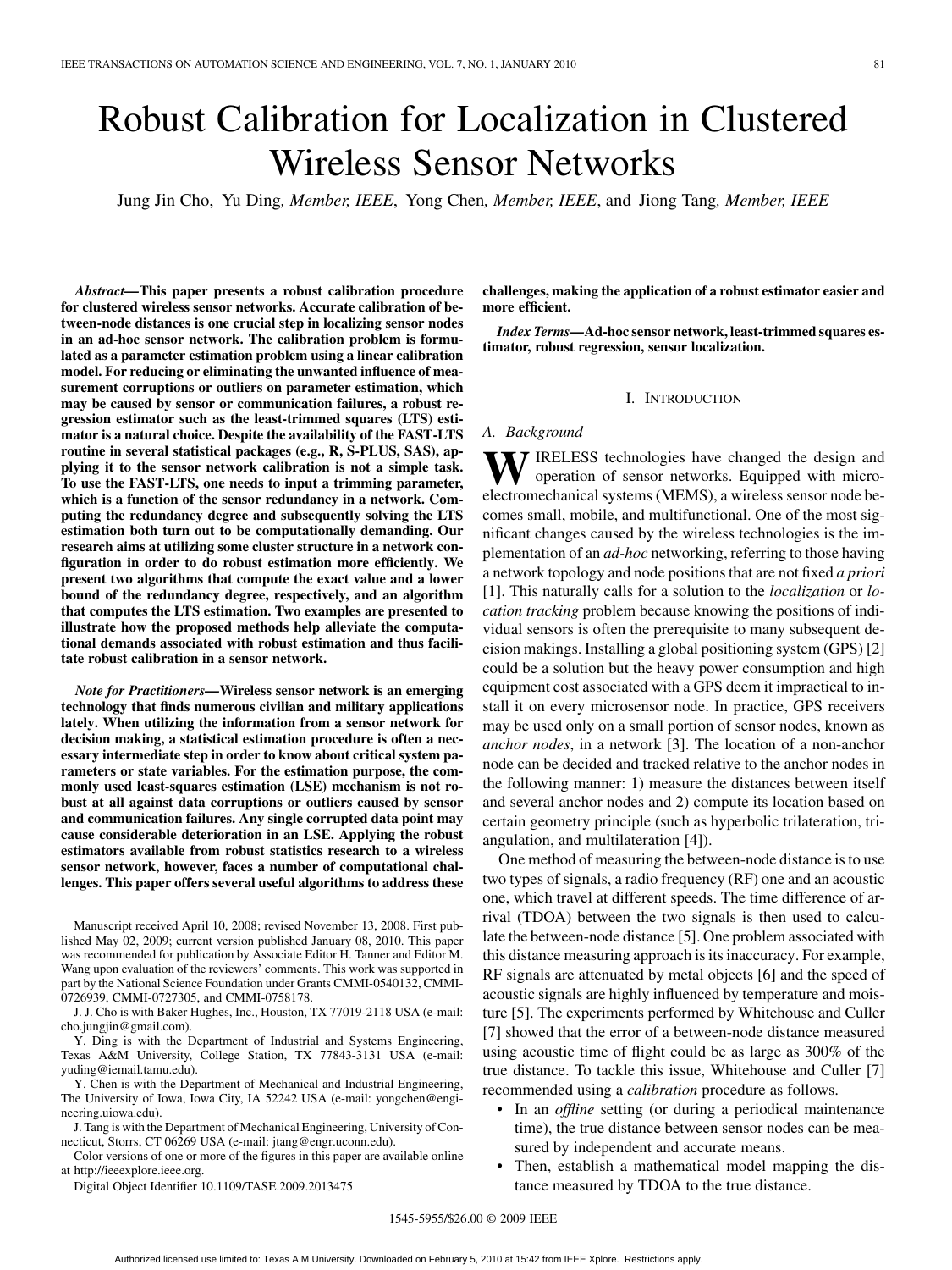• During the service of sensor nodes, the mapping model established above adjusts the TDOA-based measurements to a more accurate estimation of the true distances.

Denote by  $d_{u,v}$  the TDOA-measured distance between transmitter u and receiver v, by  $y_{u,v}$  the true distance, and by e the random noise. Whitehouse and Culler [7] discussed several common sources of hardware variations: 1) Bias—the time for a receiver or a transmitter to start sending or receiving a signal; 2) Gain—the sensitivity of a receiver or a transmitter; 3) Frequency—the frequency difference between a transmitter and a receiver; 4) Orientation—the relative orientations of a transmitter and a receiver. With these hardware variations included, the calibration model, which maps a measured distance to a true distance, becomes

$$
y_{u,v} = \alpha_u + \beta_v + \gamma_u d_{u,v} + \delta_v d_{u,v} + |F_u - F_v| d_{u,v} + f_O(O_u, O_v) d_{u,v} + e \quad (1)
$$

where  $\alpha_u$  and  $\beta_v$  are the bias of a transmitter u and a receiver v,  $\gamma_u$  and  $\delta_v$  are the gain of u and v,  $F_u$  and  $F_v$  are related to the frequencies used by u and  $v$ ,  $O_u$  and  $O_v$  are the orientations of u and v, respectively. Here,  $f_O$  is a nonlinear function. A common treatment in the calibration suggested by [7] is to further simplify the calibration model (1) by merging the usually less significant nonlinear terms about frequency and orientation into  $e$  so that a linear model structure is used as

$$
y_{u,v} = \alpha_u + \beta_v + \gamma_u d_{u,v} + \delta_v d_{u,v} + e.
$$
 (2)

Model (2) is only for a single pair of sensor nodes. For a sensor network with a number of sensor nodes, we have an aggregated version of model (2) expressed in a matrix format. Suppose we have  $n$  sensor nodes and each sensor can work as both a transmitter and a receiver. Indexing sensor nodes from 1 to *n*, the calibration parameters become  $(\alpha_1, \ldots, \alpha_n, \ldots, \delta_n)$ . The number of the pairwise distances among *n* sensors is  $n(n-1)/2$ . Suppose m true distances out of the  $n(n-1)/2$  pairwise distances are available. In a matrix form, the calibration model for all sensor nodes becomes

$$
y = X\theta + e \tag{3}
$$

where y is of dimension  $2m \times 1$  because each distance is used twice for a sensor node serving as a transmitter and as a receiver,  $\theta$  is a  $p \times 1$  vector of unknown calibration parameters, is a  $2m \times p$  matrix having the TDOA measured distances as some of its entries, and e is the vector of noises. More details are provided in the Appendix regarding the construction of **X**. During a calibration phase when the measurements in y and  $X$  are known, one estimates the unknown parameters in  $\theta$ ; while during the in-field service time, one will use the estimated parameter  $\hat{\theta}$  to predict the between-node distance.

Given the linear model structure in (3), it comes as no surprise that the least-squares (LS) estimation is the most popular method used for estimating  $\theta$ ; i.e.,

$$
\hat{\boldsymbol{\theta}}_{\text{LS}} = (\mathbf{X}^T \mathbf{X})^{-1} \mathbf{X}^T \mathbf{y}.
$$
 (4)

In fact, this is what Whitehouse and Culler [7] used in their procedure. For an LS estimator to be optimal in the sense of min-

imum variance or maximum likelihood, one needs certain assumptions on the noise term—e should follow the distribution of  $N(\mathbf{0}, \sigma^2 \mathbf{I})$ . Statistical research [8] has come to the conclusion that the performance of an LS estimator is sensitive to, and will deteriorate remarkably in the presence of, model uncertainties and outliers. Absorbing the nonlinear terms in the complete calibration model into e will surely make the model assumption less likely to be true. Another source of concern comes from the corrupted measurements caused by sensor and communication failures, the presence of which are very likely in a wireless network since a wireless connection is generally weak and less reliable, and the TDOA distance-measuring mechanism is inherently inaccurate. In other words, when a distance measurement  $d_{u,v}$  is accidentally corrupted, the corresponding data point  $z_i = (x_i, y_i)$  could result in a poor estimation of the calibration parameters.

It is worth mentioning that sensor localization is a topic under intensive studies in recent years ([9]–[12] among others); please see especially [9] for a comprehensive survey. The term "calibration" is commonly used in the literature but oftentimes it entails different meanings. In most of the contexts, calibration means almost the same thing as "localization," namely that once a sensor position is calibrated, it is localized. In this paper, however, we follow the specific meaning of calibration as defined by Whitehouse and Culler's [7] procedure, as outlined above. Simply put, "calibration" in this article means that the distancedetermining parameters associated with sensor nodes need to be fine-tuned in order to produce better between-node distance results. We believe that this calibration problem raised by Whitehouse and Culler [7] has not been extensively studied in the sensor localization literature.

## *B. Robust Estimation and Challenges*

Considering the critical role of the calibration parameters in an *ad-hoc* network's service, it is highly desirable to improve its estimation accuracy and to make the calibration process more robust with respect to environmental disturbances. For this reason, robust regression estimators [13] attracted our attention. Prior research [8] demonstrates that, if properly employed, a robust estimator can perform very closely to an LS estimation when the assumptions on e strictly hold, and can outperform an LS estimator otherwise. We are particularly interested in a class of the so-called *high-breakdown point* robust estimators. The concept of a breakdown point was introduced by [14] to characterize the robustness of an estimator. The breakdown point is defined as the smallest fraction of data corruptions in model (3) that can ruin an estimation. Intuitively, the higher the breakdown point value, the more outliers an estimator can tolerate.

Applying a high breakdown point estimator (a popular choice is the least trimmed squares (LTS) estimator [15]) to the sensor network calibration is, however, not a simple task. There are two major challenges, both related to some unique features of the wireless sensor networks. The first is the scale of the system and the resulting computation cost. A wireless sensor network could easily have hundreds of sensor nodes, which results in a mathematical model having hundreds even thousands of columns and rows in the  $X$  matrix. The sheer scale of the sensor network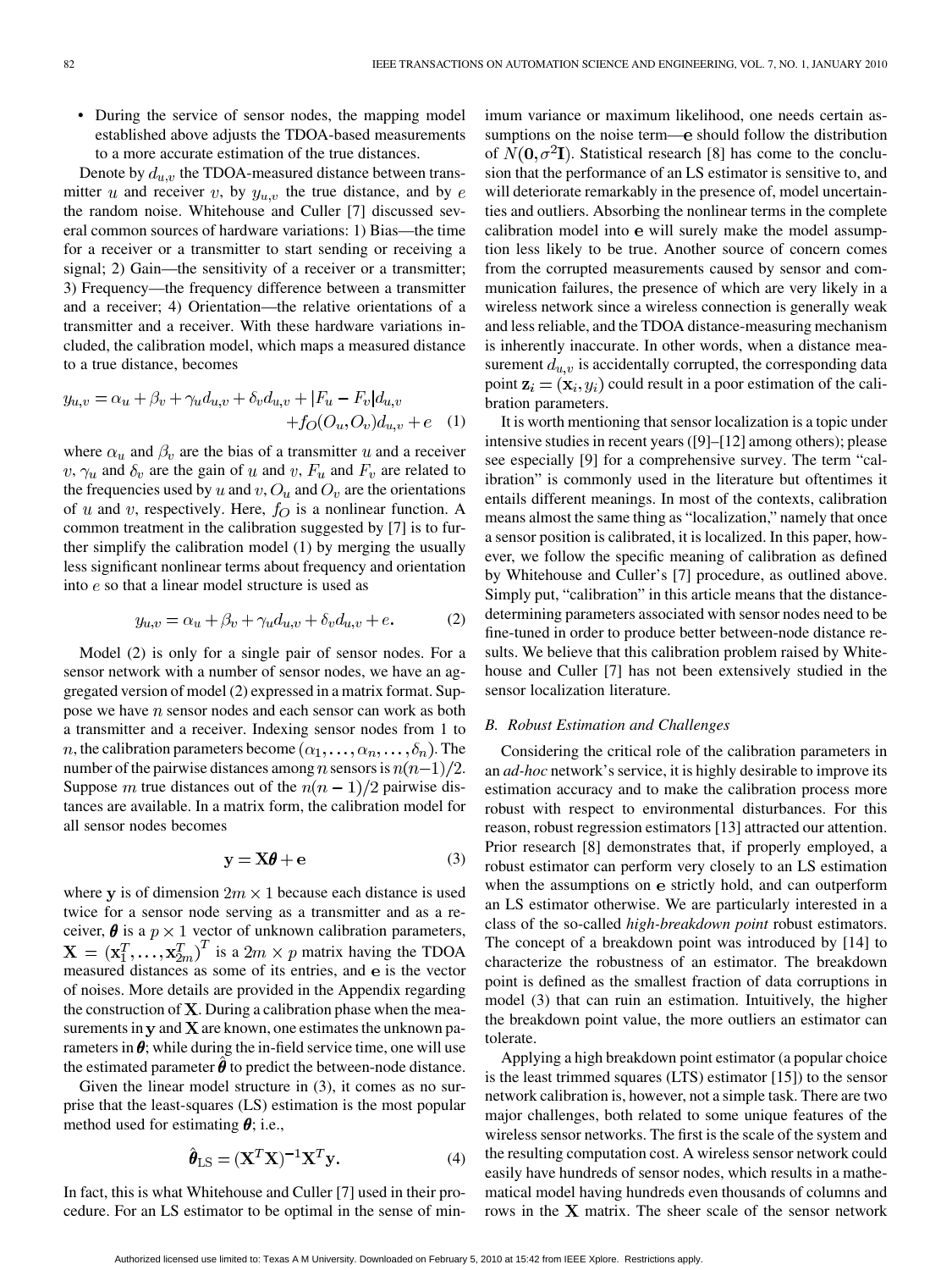causes the application of an LTS estimator to be computationally demanding. In the later section of this paper, we present an example where the FAST-LTS routine in R [16] fails to estimate the parameters in a moderately large sensor network, even when a rather long period of time is given.

The second challenge is related to the structure of a wireless sensor network. Due to the limited power available on individual nodes, sensor nodes rarely communicate with all other sensors in a network. Instead, the whole network is usually grouped into a number of clusters. A sensor mainly communicates with the sensors that belong to the same cluster. The between-cluster communications are limited to a few more powerful cluster heads or a few nodes that are close to another cluster. The structure in the network configuration typically causes the resulting  $X$  matrix to have structures as well. The structure in the linear model must be considered when devising a robust estimator (including the LTS estimator); otherwise, the estimator may lose its supposed robustness [17]. Mili and Coakley's condition is actually a function of a previously defined *degree of sensor redundancy* of a network (defined in [18] and [19]). Obtaining the redundancy degree for a large network once again runs into computation issues. For a large sensor network, it is almost impossible to compute the redundancy degree by using the enumerative algorithm proposed in [18] and [19].

It turns out that the existence of a cluster structure in a sensor network configuration actually provides the opportunity to overcome the challenges faced by the application of a robust estimator. Simply put, the existence of a cluster structure allows us to decompose the whole network into smaller subsystems, of which the computation becomes much less demanding. In fact, the decomposition algorithm presented in [20] can compute the redundancy degree faster for a structured linear model. Our first objective is to establish a model that enables the decomposition algorithm in [20] to be applied to clustered wireless sensor networks.

During our investigation, we notice that for a large sensor network, even the decomposition algorithm in [20] may fall short of computing the degree of redundancy. Then, the strategy for a large scale system is that, instead of computing the exact redundancy degree, one may want to compute a lower bound. Research in the robust statistics [15] tells us that using an underestimated redundancy degree could still retain certain robustness at a suboptimal level. Hence, our second objective is to compute a lower bound of the redundancy degree by utilizing the cluster structure in a network configuration. Finally, we also devise a subcalibration procedure that utilizes the clustering information when computing the LTS estimation. Doing so appears to speed up the computation of LTS estimators a great deal.

#### *C. Contribution and Organization of the Paper*

Our contribution of this paper can be summarized in the following: 1) we establish a model for clustered sensor networks for the purpose of parameter calibration (Sections II-A and II-B). This model is essential for the decomposition algorithm in [20] to be applied; 2) we propose a new algorithm for computing the lower bound of the sensor redundancy (Sections II-C

and II-D); 3) we propose a new way to compute the LTS estimator based on individual clusters instead of the entire network (Section II-E). We noticed that clustering was used for the general localization purpose (for example, in [10]), but to our knowledge, clustering has not been used in a calibration problem. In fact, the robustness impact on estimation due to sensor or communication failures appears to be relatively a new issue; the estimation methods cited in the survey paper [9] are mainly LS, weighted LS, or maximum likelihood-based, which are not robust against the existence of measurement corruptions or outliers.

The remainder of the paper is organized as follows. Section II presents a decomposition algorithm for clustered sensor networks. It also shows how a lower bound of sensor redundancy can be computed and how the LTS can be computed on subcalibration models. Section III presents two examples of the robust calibration procedure and compares the performances of different approaches. Finally, we conclude the paper in Section IV.

#### II. CALIBRATION REDUNDANCY AND ITS LOWER BOUND

Our research development is based on model (3). We include in the Appendix the details of how such a model can be established. Based on this linear model, we will use the LTS estimator to eliminate the influence of some corrupted measurements. The LTS estimator is given by

$$
\min \sum_{i=1}^{h} w_{(i)}^2 \tag{5}
$$

where h is called the trimming parameter, and  $w_{(1)}^2 \leq w_{(2)}^2 \leq$ are the squared residuals for  $i = 1, \ldots, 2m$  arranged in ascending order. Essentially, the LTS estimator chooses a subset of measurements that are likely not corrupted to fit the parameters, and the trimming parameter  $h$  decides the size of the subset of measurements.

In order to evaluate the robustness of a robust estimator, Donoho and Huber [14] introduced the concept of finite sample breakdown point. Based on the theoretical results presented in Mili and Coakley [17], the maximum attainable breakdown point  $\epsilon_{\text{max}}^*$  can be expressed

$$
\epsilon_{\max}^* = \frac{[\eta(\mathbf{X})/2] + 1}{2m} \tag{6}
$$

where  $[a]$  denotes the largest integer smaller than or equal to a and  $\eta(X)$  is the minimum number of the row vectors in X, whose removal from  $X$  makes the remaining matrix rank deficient. This  $\eta(\mathbf{X})$  is in fact the degree of sensor redundancy as defined in [18] and [19]. The redundancy degree  $\eta(\mathbf{X})$  is also called *calibration redundancy* in this paper. Mathematically, it was defined as

$$
\eta(\mathbf{X})\!=\!\min\big\{d-1:\text{there exists }\mathbf{X}_{(-d)}\text{s.t.} \; r\left(\mathbf{X}_{(-d)}\right)\!<\!p\big\}
$$

where  $r(\cdot)$  represents the rank function of a matrix and  $X_{(-d)}$ is the reduced matrix after deleting  $d$  rows in  $X$ . The physical interpretation of the calibration redundancy is as follows. The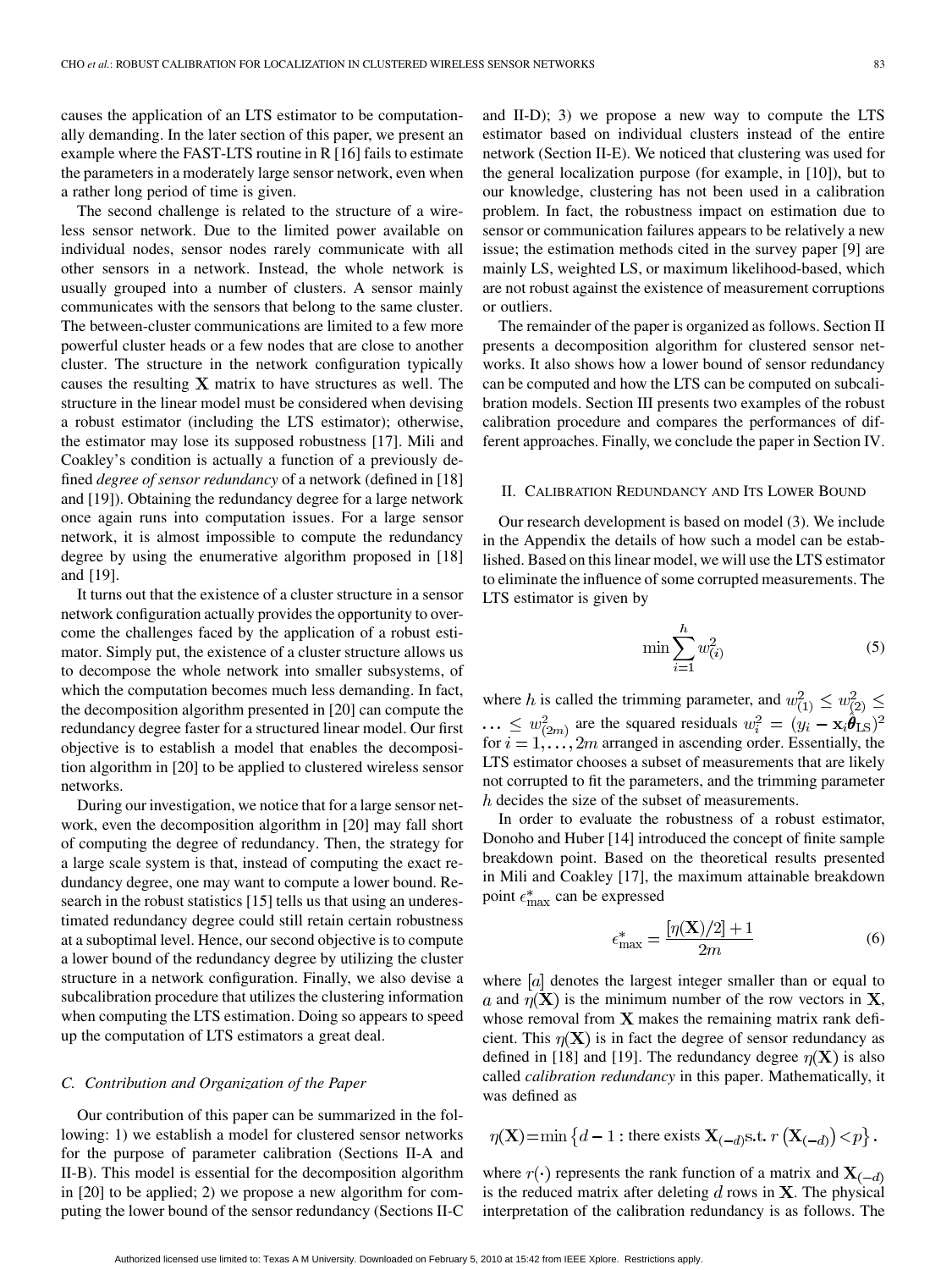

Fig. 1. Bordered block form and wireless sensor network. Here and also in Fig. 3, each node cluster is a clique, but this simple structure is constructed for the sake of illustration. For the proposed algorithms to work, each node cluster is not required to be a clique. (a) Bordered block form. (b) Wireless sensor network with clusters.

rows in  $X$  is a vector function of a distance measurement. Particularly, one can see from (18) (in the Appendix) that the row vectors in  $X$  take one of the following vector forms:

- $(a_1 a_2 da_1 da_2)$ ,
- $(a_1 0 da_1 0)$ , or
- $(0 \text{ a}_2 0 d \text{a}_2)$ ,

where  $a_1$ , and  $a_2$  are unit row vectors, 0 is a zero row vector, and  $d$  is a distance measurement. The distance measurement  $d$ in each row vector in  $X$  is unique, so deleting a row vector in  $\bf{X}$  implies that we disregard the distance measurement corresponding to the deleted row. To that extent, the calibration redundancy  $\eta(\mathbf{X})$  indicates the number of distance measurements that a sensor network can disregard while still uniquely estimating the unknown parameters  $\theta$ .

For a better engineering interpretation,  $\epsilon_{\text{max}}^*$  can be transformed into an integer as

$$
\tau_{\text{max}}(\mathbf{X}) = 2m \cdot \epsilon_{\text{max}}^* - 1 = [\eta(\mathbf{X})/2] \tag{7}
$$

and  $\tau_{\text{max}}(X)$  is labeled as the *fault tolerance capability*. The  $\tau_{\text{max}}(X)$  benchmarks how many corrupted measurements an estimator can tolerate before breaking down. Apparently,  $\tau_{\text{max}}(X)$  is decided by the sensor network configuration that is modeled by  $X$ .

The commonly used algorithm to compute this redundancy degree is the enumerative rank testing algorithm [18], [19], which literally follows the definition of  $\eta(X)$  and tests the ranks of all the reduced matrices  $X_{(-d)}$ . The computation of the enumerative rank testing is proportional to  $\sum_{d=1}^{\eta(X)+1} {2m \choose d}$ so that the computation time increases rapidly when  $\eta(\mathbf{X})$  or  $2m$  increases.

As mentioned in Section I, a decomposition algorithm developed in [20] can remarkably improve the computation efficiency for evaluating the redundancy degree. In the rest of this section, we first show how such a decomposition algorithm can be applied to a clustered wireless sensor network (through a matrix transformation in Sections II-A and II-B). Then, we devise a recursive procedure to obtain a lower bound of the calibration redundancy (Section II-C) and show how the lower bound should be used (Section II-D). Finally, a subcalibration-based LTS computation procedure is developed (Section II-E).

#### *A. Application of the Decomposition Algorithm*

Our research finds that in order to use the decomposition algorithm in [20], one need to transform the model matrix into a *bordered block form* (BBF) [refer to Fig. 1(a)]. In a BBF matrix, the nonzero submatrices along the diagonal are called blocks and the nonzero submatrix at the bottom is called a border. A BBF matrix is defined so that the rows of the border submatrix has nonzero elements in the columns of at least two blocks (for more discussions on BBF, please refer to [21]).

Suppose that such a transformation can be done (and we will discuss how to do it in Section II-B). The search for  $\eta(\mathbf{X})$  can be performed in two stages. First, perform the rank testings of the original  $X$  matrix until the number of the deleted rows  $d$  reaches a bound, and then, perform the rank testings on the submatrices consisting of the individual blocks and the rows in the border, until the redundancy is found.

The bound that allows the switch from a full-matrix rank testing to a submatrix rank testing is decided primarily by the size of the border rows. A detailed procedure of this algorithm will be presented for our calibration problem shortly. This decomposition is much more efficient than the enumerative testing algorithm because the sizes of submatrices are usually much smaller than that of the original matrix.

A clustered sensor network, shown in Fig. 1(b), can actually be modeled, quite ideally, by a BBF matrix. The essence of a clustered network is that there are abundant communication channels among the sensor nodes *within* a cluster, while there are relatively fewer communication channels *between* clusters. The between-cluster communications are generally conducted by the sensor nodes serving as the cluster heads or those closest to their neighboring clusters. Using the terms of a BBF matrix, the communication links between sensor nodes within the same cluster are modeled as the blocks, and the between-cluster communication links correspond to the border rows.

To see this more specifically, we use a graph representation. Denote by  $G(V, E)$  a graph representation for a wireless sensor network, where  $V$  is a set of vertices corresponding to sensor nodes, and  $E$  is the set of edges corresponding to the communications between sensor nodes. The communications between the anchor nodes are not included in  $E$  since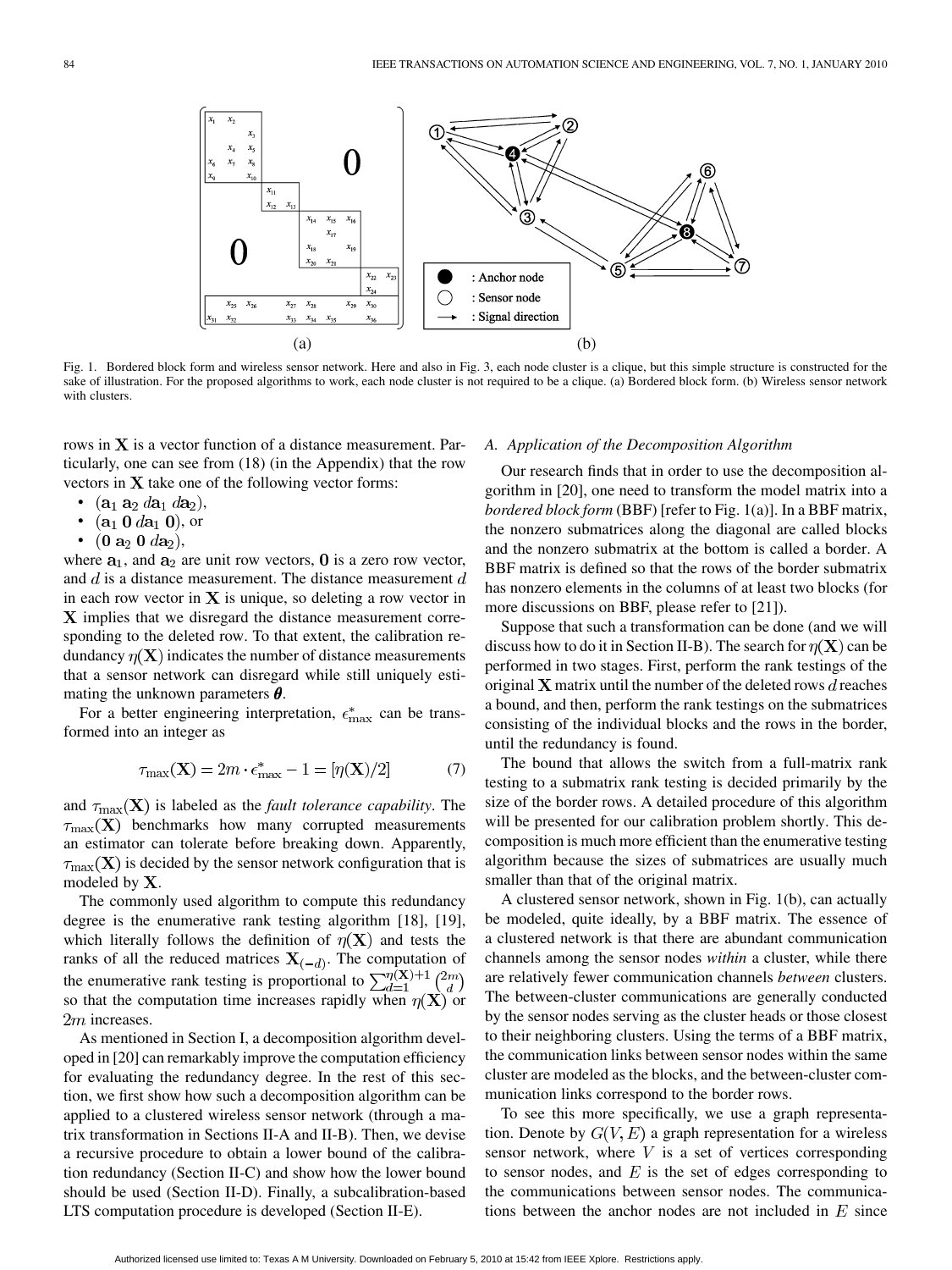

Fig. 2. Graph representations of the wireless sensor network in Fig. 1(b). Here the dashed line represents the communication link between two anchor nodes and the solid lines represent the communication links between regular nodes or between a regular node and an anchor node. (a) Disconnected clusters. (b) Connected clusters.



Fig. 3. The design matrix consists of disjoint submatrices. This is corresponding to the case of disconnected clusters in Fig 3(a).  $d_{u,v}$  is the TDOA-measuring distance between nodes  $u$  and  $v$ .

the calibration parameters associated with those nodes are already known. For the wireless sensor network in Fig. 1(b), suppose that the between-cluster communication occurs only between the anchor nodes (which are micro-calibrated), and the communication link  $\{(3,5)\}\)$  does not exist. The graph representation of the sensor network of this two-cluster network is shown in Fig. 2(a), where the communication between the microcalibrated sensors is depicted as a dashed line. Since the two subgraphs in  $G(V, E)$  is connected by a dashed line, G is considered disconnected. The calibration matrix  $X$  of this sensor network is a composition of disjoint submatrices as illustrated in Fig. 3. This calibration matrix form is a special BBF, known as a *block form*, where no border row exists. For such a calibration matrix, the calibration redundancy  $\eta(\mathbf{X})$  is simply the smallest value of the calibration redundancies associated with disjoint submatrices.

If both between-cluster communication channels in Fig. 1(b) are working, then, its graph representation is shown in Fig. 2(b), where  $G(V, E)$  is not disconnected since there is a solid line connecting vertex 3 in one subgraph to vertex 5 in the second one. As such, the corresponding  $X$  is not in a block form but a bordered block form and is shown in Fig. 4. The tenth and fourteenth rows of the matrix in Fig. 4 are the *border rows*, which are associated with  $d_{3,5}$  and  $d_{5,3}$  in the wireless sensor network, or associated with edge  $(3,5)$  of G in Fig. 2(b). Apparently, by removing edge  $(3,5)$ ,  $G$  would become disconnected. Accordingly, if we eliminate the border rows associated with edge (3,5), the corresponding calibration matrix would be in a block form.

In order to denote the blocks and the border rows, we use the set of row labels and column labels. Denote by  $X[I, J]$  the submatrix of  $X$  with the row set  $I$  and the column set  $J$ , i.e,  $X[I, J] = (x_{ij} | i \in I, j \in J)$ ; also let  $R = \text{Row}(X)$  and  $C = \text{Col}(\mathbf{X})$ . Denote by B the set of row labels associated with the border rows. The notation  $X[R - B, C]$  represents the rest of the original  $X$  matrix after removing its border rows so that  $X[R - B, C]$  is in a block form. Let k be the number of blocks in the BBF of the calibration matrix  $X$ . Denote by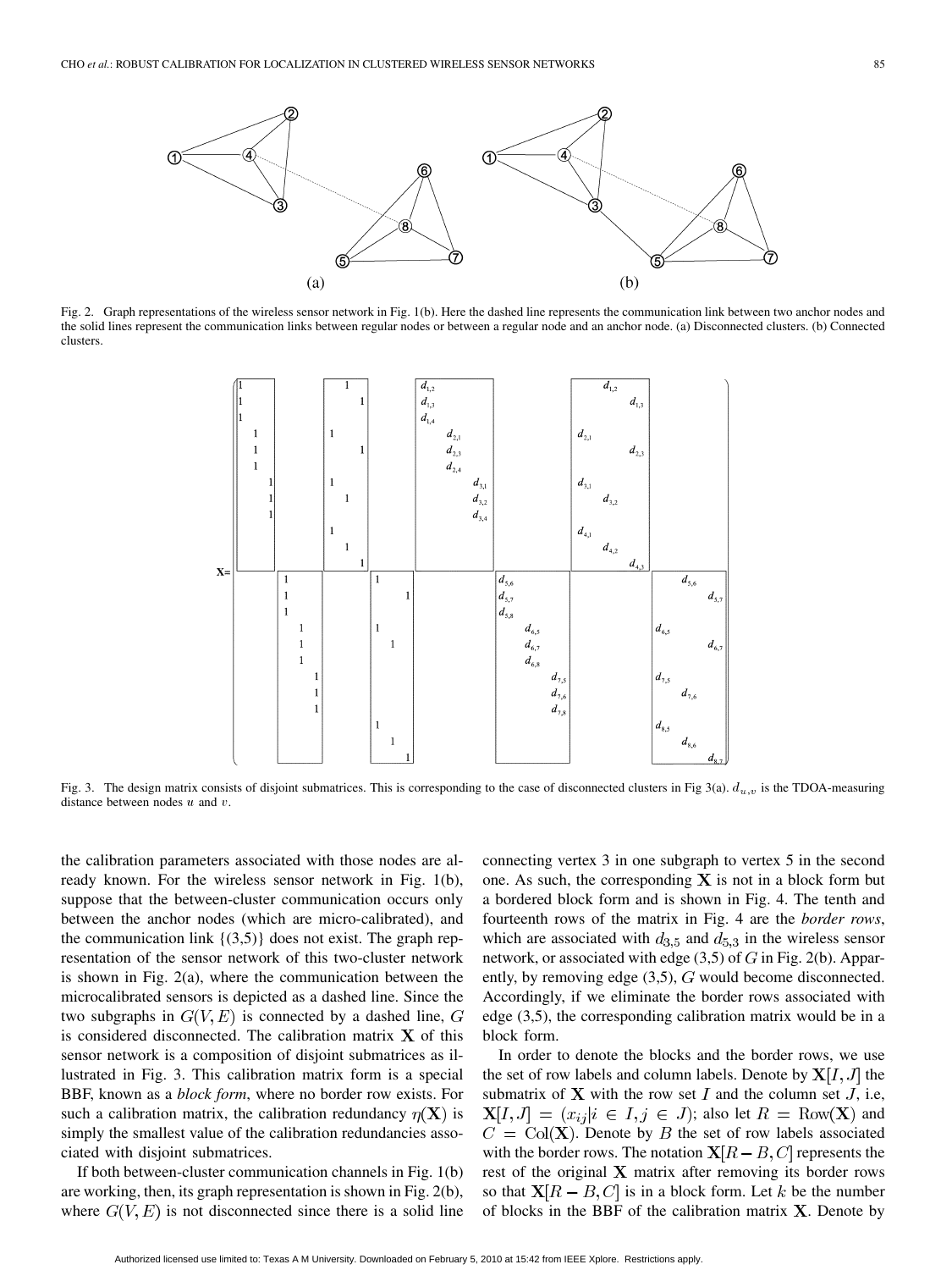

Fig. 4. The design matrix in a bordered block form. This is corresponding to the case of connected clusters in Fig. 3(b).  $d_{u,v}$  is the TDOA-measuring distance between nodes  $\overline{u}$  and  $\overline{v}$ .

 $R_1, \ldots, R_k$  the row sets of the blocks of  $X[R - B, C]$ , and by  $C_1, \ldots, C_k$  the column sets of the blocks of  $\mathbf{X}[R-B, C];$ i.e.,  $\mathbf{X}[R_1, C_1], \dots, \mathbf{X}[R_k, C_k]$  are the blocks of  $\mathbf{X}[R - B, C]$ . Furthermore, the *i*th *cluster* of a sensor network is defined as the set of the sensor nodes, of which unknown calibration parameters are  $\boldsymbol{\theta}[C_i]$ , i.e.,  $(\theta_j | j \in C_i)$  for  $i = 1, \ldots, k$ . The *i*th *cluster matrix*, denoted by  $X^{(i)}$ , is defined as  $X[R_i \cup B, C_i]$  for  $i=1,\ldots,k.$ 

The decomposition algorithm for computing  $\eta(\mathbf{X})$  proposed in [20] can be rewritten using the cluster matrices  $X^{(1)}, X^{(2)}, \ldots, X^{(k)}$ . Theorem 4 in [20] that enables the decomposition of  $X$  into submatrices is presented below as Theorem 1 using the notations defined in this paper (the proof is omitted). The decomposition algorithm is summarized as Algorithm 1.

*Theorem 1:* If  $\eta(\mathbf{X}) \geq 2|B| - 2$ , then

$$
\eta(\mathbf{X}) = \min_{i \in \{1,\ldots,k\}} \eta\left(\mathbf{X}^{(i)}\right)
$$

The computational benefit and scalability of the decomposition algorithm depends on the network topology. It is not difficult to see that our approach will demonstrate computational advantages (or being scalable) under the following settings: 1) there exist relatively many clusters (i.e., many blocks in the model matrix); and 2) the number of between-cluster links is much smaller than the total number of communication links (i.e., the size of the boarder |B| is much smaller than  $n$ ). We feel that these settings are not restrictive since a wireless network is likely to be arranged in small (yet many) clusters with relatively few communications between clusters, due to the distributing nature of targets under detection, as well as the requirements on communication congestion and for power management.

*Algorithm 1*: Computing the calibration redundancy  $\eta$  of a matrix X.

Parameters: integer  $d \geq 1$ .

Input: a calibration matrix  $X \in \mathbb{R}^{2m \times p}$ , the border rows  $B$  of  $X$ , and the row set and column set of blocks  $(R_1, R_2, \ldots, R_k)$  and  $(C_1, C_2, \ldots, C_k)$ .

$$
Set d = 1;
$$

Loop

While 
$$
d \leq 2|B| - 2
$$
  
If there exist  $\mathbf{X}_{(-d)}$  such that  $r(\mathbf{X}_{(-d)}) < r(\mathbf{X})$   
 $\eta(\mathbf{X}) = d - 1$  and stop;  
Set  $d = d + 1$ ;

Loop

While 
$$
d \leq 2m - p + 1
$$
 If there exists  $\mathbf{X}_{(-d)}^{(i)}$  such that  $r(\mathbf{X}_{(-d)}^{(i)}) < r(\mathbf{X}^{(i)})$  for  $i \in \{1, 2, \ldots, k\}$   $\eta(\mathbf{X}) = d - 1$  and stop; Set  $d = d + 1$ ;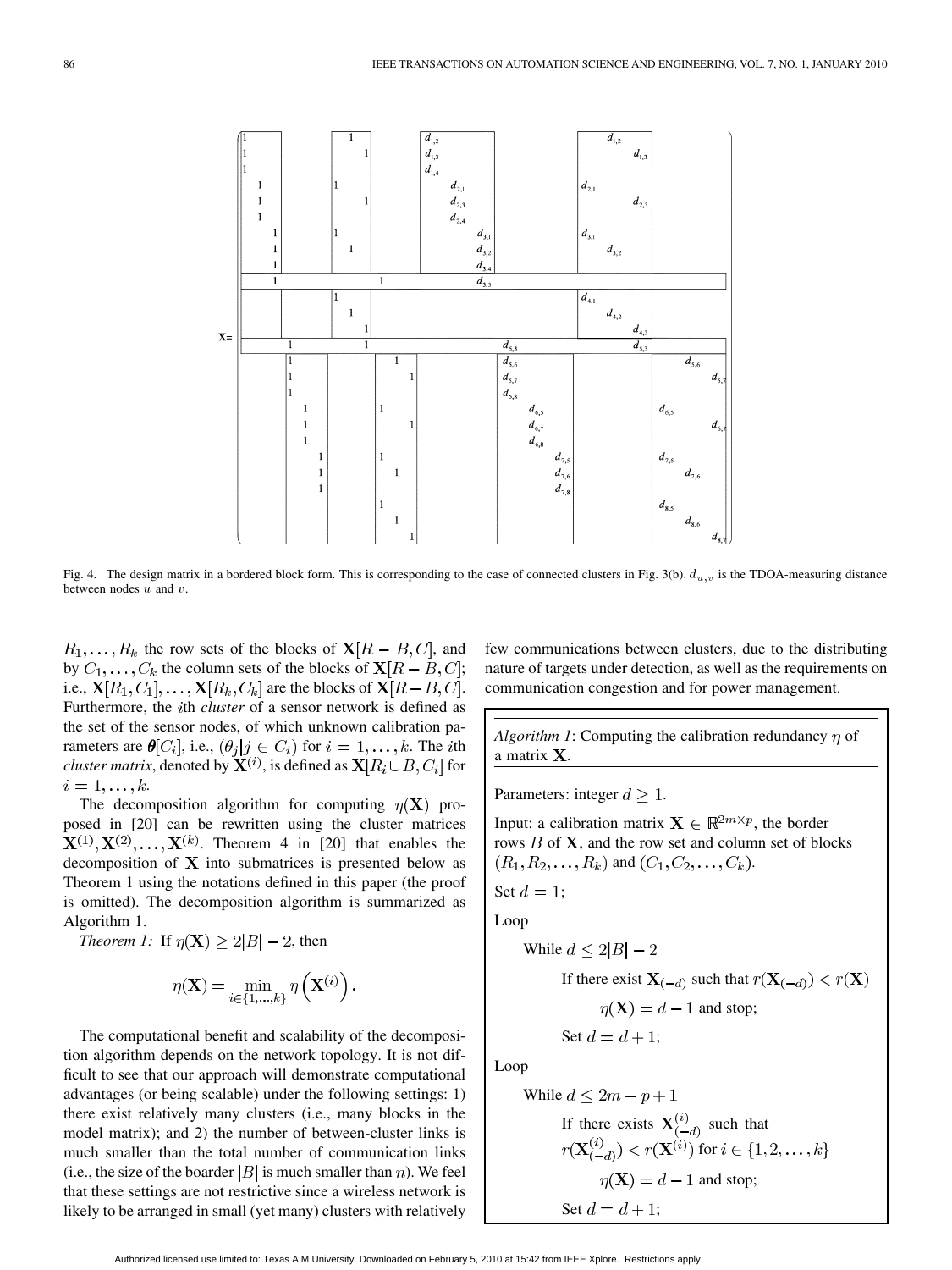#### *B. Finding Blocks and Border in*

Once a linear calibration model is established, one could follow a procedure established in [20] to decompose the calibration matrix into blocks and borders so that Algorithm 1 can be applied. The method in [20] to find blocks and borders took an additional step to represent a matrix with a hyper-graph, however. In the wireless sensor network problem, because the original network can be easily represented by a graph as illustrated in Section II-A, this additional step becomes unnecessary. In fact, we are better off in decomposing the calibration matrix by directly utilizing the graph representation of a sensor network. Given a sensor network having  $n$  nodes, when the network is modeled by a matrix, the matrix could have up to  $n(n - 1)$  rows, which is going to be the number of vertices of the graph used for decomposition in [20]. By contrast, in our graph representation of the same network, the number of vertices is only  $n$ , which certainly makes the decomposition a lot easier.

In order to decompose the graph representing a wireless sensor network, we need to find the *minimum cut*  $S$  of a graph  $G$ . A cut is defined as the set of edges of  $G$  if there exist two vertices  $u, v \in V$  such that all paths between u and v pass through at least one edge of the cut. The minimum cut is the one of minimum cardinality. Removing a cut will turn the original graph into disconnected subgraphs. From the definition of a cut, it is apparent that the rows in  $X$  corresponding to the minimum cut  $S$  in  $G$  are the border rows of interest. The blocks can be easily isolated out from the rows in  $X$  corresponding to the subgraphs after the removal of  $B$ . For example, the minimum cut of the graph in Fig. 2 is  $\{(3,5)\}$  so the border rows are the rows in X containing  $d_{3,5}$  and  $d_{5,3}$ , which are the tenth and fourteenth rows of  $X$  in Fig. 4.

A number of efficient algorithms to find the minimum cut are available in graph theory [22]. Reference [23, p. 131] introduces such an algorithm with the complexity  $O(|E||V| \min\{|E|^{1/2}, |V|^{2/3}\})$ . For the details of other faster algorithms, please refer to [24] and [25].

#### *C. Lower Bound of the Calibration Redundancy*

Algorithm 1 works very efficiently for a matrix having a small  $|B|$  and small-sized blocks but is not so efficient when the size of **X** or |B| is large. The problem is that the first loop of Algorithm 1 may take too much computation time since it tests the ranks of the original matrix. Under that circumstance, computing the exact degree of calibration redundancy may become unaffordable.

It turns out a lower bound of the calibration redundancy is valuable for robust estimation. Using an underestimated redundancy degree to construct an LTS estimator can achieve certain degree of robustness though it may not reach the highest attainable robustness level. It is definitely better than using an ordinary LS estimator or arbitrarily choosing a redundancy degree for deciding the trimming parameter  $h$  of an LTS estimator.

Searching for a lower bound of the calibration redundancy is usually easier than for the exact redundancy degree. Algorithm 2 presented in the latter part of this section can compute a lower bound of the calibration redundancy for a large-sized  $X$ , a large  $|B|$ , or both. The computation benefit of Algorithm 2 comes from that it avoids testing the original matrix as much as it could.

Before presenting Algorithm 2, we introduce the following theorem and corollaries that allow it. First, define the operator as

$$
\mathbf{X}^{(i)} \oplus \mathbf{X}^{(j)} = \mathbf{X}[R_i \cup R_j \cup B, C_i \cup C_j]
$$

where  $X[R_i, C_i]$  are  $X[R_j, C_j]$  are the blocks of **X**. This notation indicates that  $X$  is constituted by two cluster matrices. Under that circumstance, Theorem 2 suggests a lower bound of  $\eta(\mathbf{X})$  when  $\mathbf{X} = \mathbf{X}^{(1)} \oplus \mathbf{X}^{(2)}$ . This theorem was proven in a general form (called matroid, which includes matrix as a special case) in [20] as Lemma 2. We restate the result using the terms of matrix but omit the proof here.

*Theorem 2:* Suppose  $B$  is the set of row labels of the border rows in **X**, and **X** =  $\mathbf{X}^{(1)} \oplus \mathbf{X}^{(2)}$ . Define  $l(\mathbf{X}) = \max\{\eta(\mathbf{X}^{(1)}) - |B|, 0\} + \max\{\eta(\mathbf{X}^{(2)}) - |B|, 0\} + 1.$ 1) If  $l(\mathbf{X}) \ge \min\{\eta(\mathbf{X}^{(1)}), \eta(\mathbf{X}^{(2)})\},\$ 

$$
\eta(\mathbf{X}) = \min \left\{ \eta\left(\mathbf{X}^{(1)}\right), \eta\left(\mathbf{X}^{(2)}\right) \right\}.
$$

2) If 
$$
l(\mathbf{X}) < \min\{\eta(\mathbf{X}^{(1)}), \eta(\mathbf{X}^{(2)})\},\
$$

$$
\eta(\mathbf{X}) \ge l(\mathbf{X}).
$$

In order to better reflect the lower bound aspect, the following corollary is stated as a direct result from Theorem 2. Note that computing  $\min\{\eta(\mathbf{X}^{(1)}), \eta(\mathbf{X}^{(2)}), l(\mathbf{X})\}$  does not involve X directly but involves the cluster matrices  $X^{(1)}$  and  $X^{(2)}$ . So computing the lower bound becomes easier.

*Corollary 1:*  $\eta(\mathbf{X}) \ge \min{\{\eta(\mathbf{X}^{(1)}), \eta(\mathbf{X}^{(2)}), l(\mathbf{X})\}}$ .

When it comes to decomposing the original matrix, removing each minimum cut can result in two disjoint blocks (since there will be only two disconnected subgraphs as the result of such removal), but there could exist multiple minimum cuts having the same cardinality, of which the removal could result in more than two blocks. Algorithm 1 could utilize more than two blocks all at once, while Algorithm 2 will utilize only two blocks at each time. However, owing to the structural result stated in Theorem 2, Algorithm 2 can recursively decompose the remaining matrix. Thus, if there is more than one minimum cuts, one can choose any one of them to decompose the matrix into two blocks. What we mean to do next is to present the results that allow for a recursive procedure.

Denote by  $\nu(\mathbf{X})$  such that  $\nu(\mathbf{X}) \leq \eta(\mathbf{X})$ ; i.e.,  $\nu(\mathbf{X})$  is a lower bound of  $\eta(\mathbf{X})$ . A lower bound  $\nu(\mathbf{X})$  can be obtained using Theorem 2. Apparently,

$$
\eta\left(\mathbf{X}^{(1)}\right) \geq \nu\left(\mathbf{X}^{(1)}\right), \text{ and } \eta\left(\mathbf{X}^{(2)}\right) \geq \nu\left(\mathbf{X}^{(2)}\right). \quad (8)
$$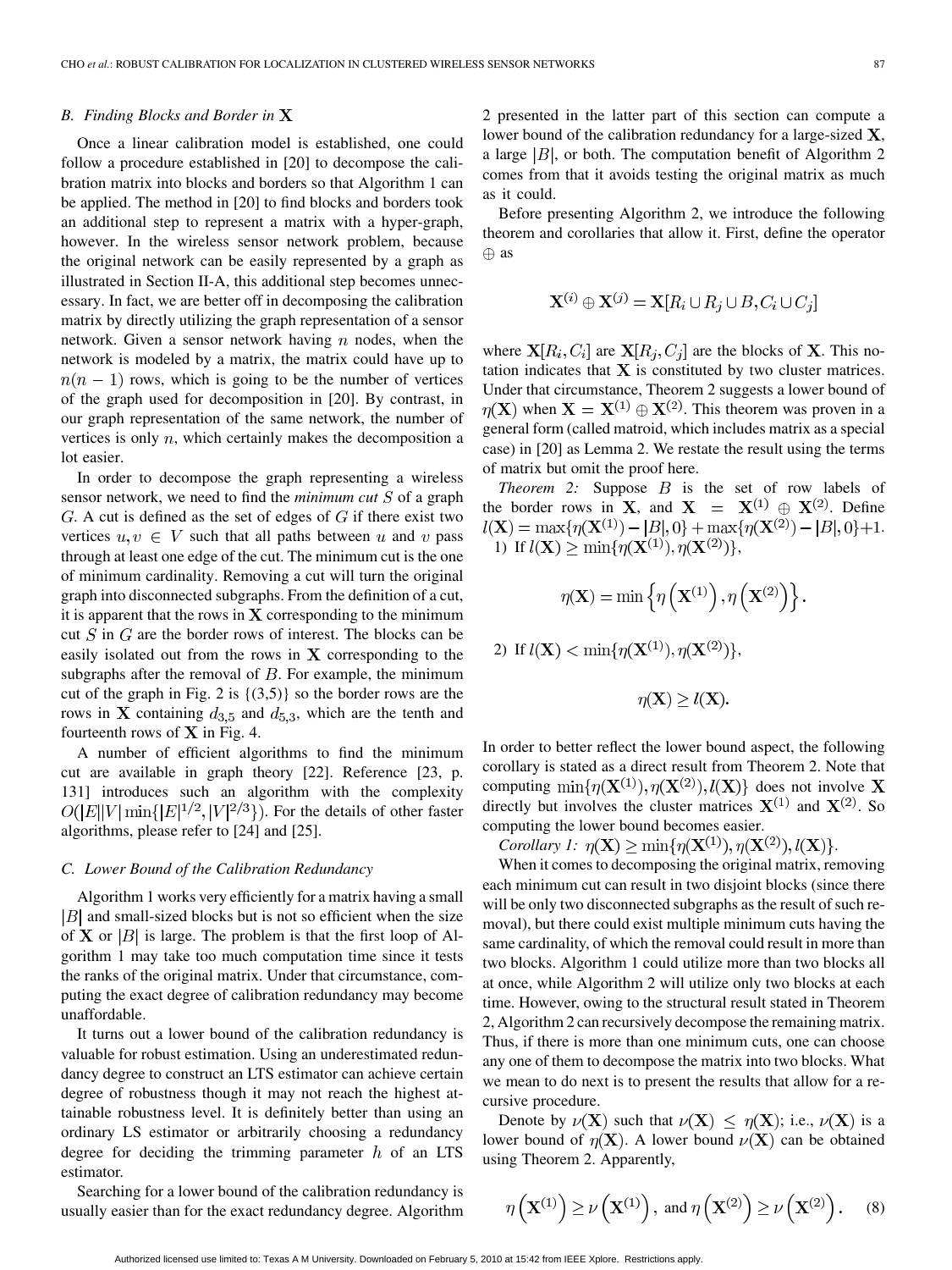In addition

$$
l(\mathbf{X}) \ge \max \left\{ \nu\left(\mathbf{X}^{(1)}\right) - |B|, 0 \right\} + \max \left\{ \nu\left(\mathbf{X}^{(2)}\right) - |B|, 0 \right\} + 1. \quad (9)
$$

Using (8) and (9), it is straightforward to get the following result from Corollary 1.

*Corollary 2:* Define  $l_{\nu}(\mathbf{X}) = \max{\{\nu(\mathbf{X}^{(1)}) - |B|, 0\}} + \cdots$  $\max{\{\nu(\mathbf{X}^{(2)}) - |B|, 0\} + 1}$ ; then

$$
\eta(\mathbf{X}) \ge \min \left\{ \nu\left(\mathbf{X}^{(1)}\right), \nu\left(\mathbf{X}^{(2)}\right), l_{\nu}(\mathbf{X}) \right\}
$$

Corollary 2 benefits the computation because  $\nu(\mathbf{X}^{(1)})$  and  $\nu(\mathbf{X}^{(2)})$  only evaluate a second-layer (and thus smaller) cluster matrices embodied in a first-layer cluster matrix. This action can be applied to the next layer until a cluster matrix can no longer be decomposed. As the decomposition goes deep, the computation becomes less and less demanding; on the other hand, the lower bound found also becomes looser, which is obvious by noting the two inequalities used in (8) and (9), but given the scale of typical sensor networks, the battle is principally on the computation side, suggesting that one will be better off to go as deep as possible in doing the decomposition.

We also make an extension from Theorem 1 in Corollary 3, which returns a lower bound instead of the exact value when the redundancy degree is relatively large. Corollary 3 is a straightforward result from (8) and Theorem 1.

*Corollary 3:* If  $\eta(X) \geq 2|B| - 2$ , then

$$
\eta(\mathbf{X}) \ge \min \left\{ \nu\left(\mathbf{X}^{(1)}\right), \nu\left(\mathbf{X}^{(2)}\right) \right\}.
$$

Finally, we present the following recursive Algorithm 2 based on Corollary 2 and 3. In addition to  $X$ , executing Algorithm 2 needs a constant  $K$ , which sets a threshold of computation load for Algorithm 2. Recall that the lower-bound algorithm aims at reducing the computation associated with the rank testings before the bound condition in Theorem 1 is satisfied, under which circumstance the rank testings are performed in an exhaustive manner and could thus be expensive for a large  $|B|$ . The constant K sets an upper bound for the exhaustive rank testings before the bound condition. This  $K$ should be set as large as possible because the danger of using a small  $K$  is that it may switch the algorithm to the lower-bound portion too soon and thus results in a poor lower bound. For a given hardware setting, suppose that one rank testing of the model matrix takes  $s$  seconds. So a total of  $K$  rank testings take  $K \times s$  seconds. If this computation is tolerable for one's application, then use it; otherwise decrease  $K$ . In examples in Section III, we select  $K$  to be one million for a computer with 3.6-GHz Pentium CPU and 4-GB memory.

*Algorithm 2*: Computing the lower bound of  $\eta(\mathbf{X})$ 

Parameters: a matrix **Z** and integers  $a, d, i, l_1, l_2 \geq 1$ 

Input: a calibration matrix  $\mathbf{X} \in \mathbb{R}^{2m \times p}$  and a constant K.

Function: Lowerbound  $({\bf Z}, d)$  {

Find the border rows  $B$  from a minimum cut and the corresponding cluster matrices  $Z^{(1)}$  and  $Z^{(2)}$ .

If  $|B| > |C|$  or  $|B| = \min(\mathbf{Z}^{(1)}, \mathbf{Z}^{(2)})$  %If a network is densely connected

Run the enumerative rank testing algorithm starting from d, and return  $\eta(\mathbf{Z});$ 

Else if 
$$
\binom{|R|}{2|B|-2} \ge K \%
$$
 iff  $|R|$  and/or  $|B|$  are large  
\nSet  $l_1 = \text{Lowerbound}(\mathbf{Z}^{(1)}, d)$  %Finding  $\nu(\mathbf{Z}^{(1)})$   
\nSet  $l_2 = \text{Lowerbound}(\mathbf{Z}^{(2)}, d)$  %Finding  $\nu(\mathbf{Z}^{(2)})$   
\nReturn  $\min\{l_1, l_2, \max\{l_1 - |B|, 0\} + \max\{l_2 - |B|, 0\} + 1\};$  % Corollary 2

Else

Loop

While 
$$
d \leq 2|B| - 2
$$
  
\nIf there exist  $\mathbf{Z}_{(-d)}$  such that  
\n $r(\mathbf{Z}_{(-d)}) < r(\mathbf{Z})$   
\nReturn  $d - 1$ ;  
\nSet  $d = d + 1$ ;  
\nReturn  
\nmin{Lowerbound( $\mathbf{Z}^{(1)}, d$ ), Lowerbound( $\mathbf{Z}^{(2)}, d$ )}

}

Run Lowerbound $(X, 1)$ 

%Corollary 3

### *D. Robust Estimation Using the Lower Bound*

As we pointed out in Section I, the construction of an LTS estimator needs to consider the redundancy degree  $\eta(\mathbf{X})$ . In order to attain the maximum breakdown point (or equivalently, the fault tolerance capability), Mili and Coakley [17] stated that the trimming parameter  $h$  of an LTS estimator should be in the range  $h_L \leq h \leq h_U$ , where  $h_L = [(4m - \eta(\mathbf{X}))/2]$  and  $h_U = [(4m - \eta(\mathbf{X}) + 1)/2]$ . When only the lower bound  $\nu(\mathbf{X})$ of the calibration redundancy is available, the exact range for the optimal h cannot be computed. Instead, using  $\nu(\mathbf{X})$  to replace  $\eta(\mathbf{X})$  shifts both  $h_L$  and  $h_U$  to a larger value. Denote by  $h'_L$  and  $h'_U$  the new range based on  $\nu(\mathbf{X})$  such that

$$
h'_L = [(4m - \nu(\mathbf{X})) / 2], \text{ and } h'_U = [(4m - \nu(\mathbf{X}) + 1) / 2].
$$
\n(10)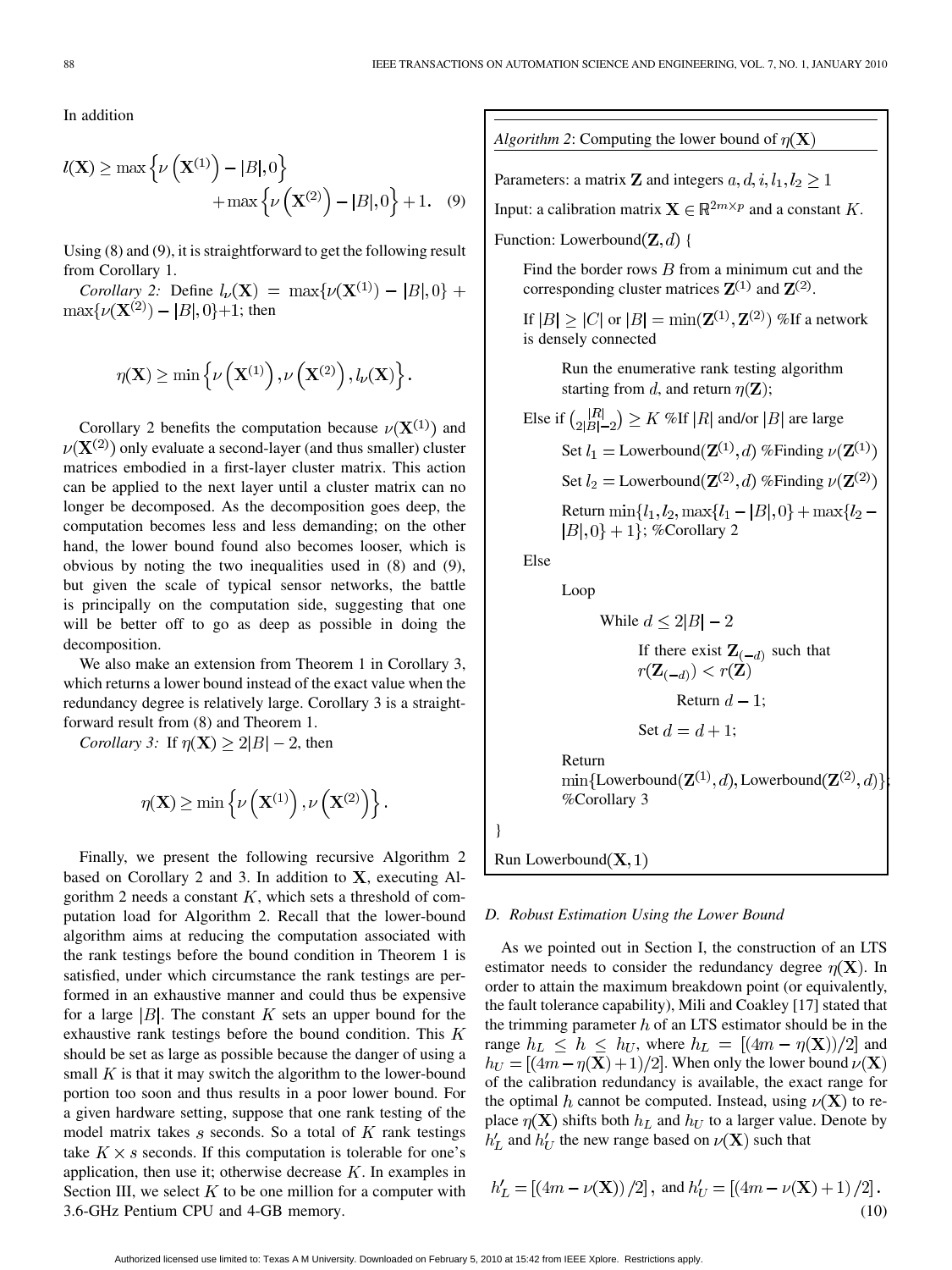If we choose h from  $[h'_L, h'_U]$ , it is likely that the chosen h is greater than or equal to  $h_U$ . When  $h \geq h_U$ , the breakdown point of an LTS estimator becomes [17]

$$
\epsilon^* \left( T_{\text{LTS}(h)} \right) = \frac{2m - h + 1}{2m} \tag{11}
$$

where  $T_{\text{LTS}(h)}$  is an LTS estimator whose trimming parameter is chosen from the new range. Note that the larger the  $h$ , the worse off the breakdown point. In other words, the consequence of using the lower bound is that the resulting LTS estimator will reach a robustness level lower than the optimally devised LTS estimator.

Even though on the surface a smaller  $h$  may give us a better robustness in the resulting robust estimator, this is actually only true for  $h \ge h_L$ . When  $h \le h_L$ , the breakdown point of an LTS estimator is in a complicated form and depends on y as well as  $X$  [17]. That is the reason why an LTS estimator loses its supposed robustness altogether and may perform worse than an LS estimator when using an overestimated redundancy degree.

Under the circumstances when  $h<sub>L</sub>$  is not known (because  $\eta(X)$  is unknown) but only  $h'_L$  and  $h'_U$  are known, the safest choice is to let  $h = h'_L$ . We denote this value as  $h^*$ , but the maximum breakdown point of the LTS estimator with  $h = h^*$ depends on where  $h'_L$  lies.

When  $\nu(\mathbf{X})$  is an even number,  $h'_L = h'_U \geq h_U$  so that (11) is valid. Then, the maximum breakdown point of the LTS estimator is

$$
\epsilon^* \left( T_{\text{LTS}(h^*)} \right) = \frac{\left[ (\nu(\mathbf{X})) / 2 \right] + 1}{2m}.
$$
 (12)

From (7) and (11), the fault tolerance capability using  $h^*$  is

$$
\tau(T_{\text{LTS}(h^*)}, \mathbf{X}) = [\nu(\mathbf{X})/2] \tag{13}
$$

When  $\nu(\mathbf{X})$  is an odd number,  $h'_U = h'_L + 1$  and the situation becomes complicated. If  $h'_L$  is still greater than or equal to  $h_U$ , the maximum breakdown point of the LTS estimator becomes

$$
\epsilon^* \left( T_{\text{LTS}(h^*)} \right) = \frac{\left[ (\nu(\mathbf{X}) + 1) / 2 \right] + 1}{2m} \tag{14}
$$

and the corresponding fault tolerance capability is

$$
\tau\left(T_{\text{LTS}(h^*)}, \mathbf{X}\right) = \left[\left(\nu(\mathbf{X}) + 1\right)/2\right].\tag{15}
$$

If  $h'_L$  is less than  $h_U$ , it implies that  $h'_L = h_L$ . This is because  $h_L$ and  $h_U$  are both integers that are apart by at most one, and so are  $h'_L$  and  $h'_U$ . The situation that  $h'_L = h_L$  could happen only when the lower bound  $\nu(\mathbf{X})$  is the same as  $\eta(\mathbf{X})$ . So the maximum breakdown point of the LTS estimator and the fault tolerance capability are the same as those in (6) and (7), respectively.

The difficulty associated with the case where  $\nu(\mathbf{X})$  is an odd number is that one does not know the relationship between  $h'_L$ and  $h_U$  since  $\eta(\mathbf{X})$  is unknown, which is the reason why  $\nu(\mathbf{X})$ is calculated in the first place. If we always use (14) and (15), it will give an overestimated breakdown point or fault tolerance capability when  $h'_L < h_U$ , or equivalently, when  $\nu(\mathbf{X}) = \eta(\mathbf{X})$ . This happens because (15) is derived from (11), which is only

valid for an  $h \geq h_U$  (and this condition is difficult to verify). Given this difficulty, we suggest using (12) and (13) to calculate the breakdown point and the fault tolerance capability at all times but acknowledge that the actual LTS estimator can probably perform slightly better than what the calculated value suggests.

#### *E. Subcalibration Model in Computing LTS Estimators*

The LTS estimator, as defined in (5), can be computed using a FAST-LTS routine [26] in several statistical software packages including R [16], S-Plus [27], and SAS [28]. In order to use the FAST-LTS routine, the user needs to input the trimming parameter  $h$  to ensure the resulting estimation to retain an appropriate level of robustness. Our analysis in the previous sections essentially provides the proper way of determining the  $h$  to be used.

Once  $h$  is determined, computing an LTS estimator using the original  $X$  could still be computationally demanding because the algorithm needs to solve for the minimum sum of  $h$  squared residuals out of all the possible combinations. For a large matrix  $X$ , we propose a subcalibration model, which makes a few approximations but can greatly speed up the computation.

The subcalibration applies an LTS estimator to the cluster matrix  $X^{(i)}$ , instead of the original matrix X, to estimate the parameters associated with sensor nodes in that particular cluster. In this approach, the calibration parameters are estimated separately for each cluster in the network. In so doing, we assume that the sensor nodes that are not in the  $i$ th cluster but communicate with the sensor nodes in the *i*th cluster are microcalibrated. This assumption could possibly reduce the accuracy of the estimation, but the nice aspect of using a robust estimator is that the estimation result is not very sensitive to this assumption. Since the LTS estimator eliminates suspicious data points, inaccurate values resulting from the assumption will be disregarded. As one will see in Section III, doing the calibration for each cluster separately causes little difference as compared to calibrating the whole network using the FAST-LTS routine.

More specifics of the subcalibration model is given as follows. Denote by  $\boldsymbol{\theta}^{(i)}$  the parameters associated with the sensor nodes in the *i*th cluster, by  $y^{(i)}$  the true distances associated with the row labels  $R_i$  of  $X^{(i)}$ , and by  $e^{(i)}$  the corresponding random noises. Because we assume that the sensor nodes connecting to the *i*th cluster are microcalibrated, we deem that the parameters associated with those are constant. Then, we can write the following subcalibration model for the  $i$ th cluster:

$$
\mathbf{y}^{(i)} - \mathbf{X}[R_i, C - C_i](*0...00.5...0.5*)^T = \mathbf{X}^{(i)}\boldsymbol{\theta}^{(i)} + \mathbf{e}^{(i)}.
$$
\n(16)

In the above model,  $(* 0 ... 0 .5 ... .5 *)^T$  has the same dimension with the subvector of  $\theta$  after  $\theta^{(i)}$  is excluded, in which the constants 0's and .5's are the parameters associated with the sensor nodes communicating with sensor nodes in the *i*th cluster, and the " $\ast$ ," meaning that an arbitrary value can be chosen, corresponds to the parameters of the nodes that are neither in the cluster nor communicating with the  $i$ th cluster. The computation benefit of using the subcalibration model will become apparent in the numerical examples shown in Section III.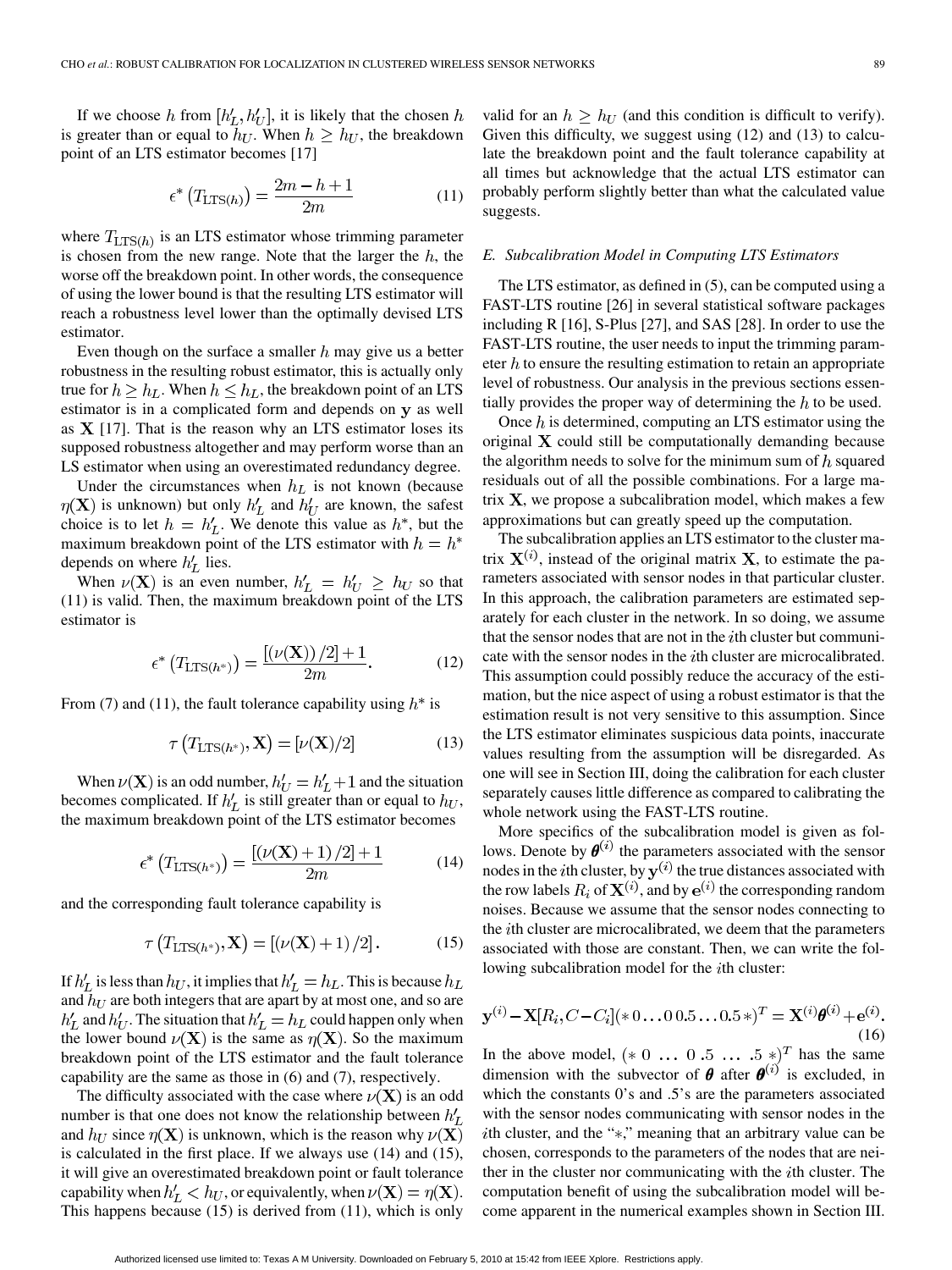

Fig. 5. *Ad-hoc* sensor network example. There are a total of 20 sensors, forming two clusters. The communication limit is one normalized unit of distance.

# 3  $2.5$  $\overline{2}$ C2  $1.5$ 1  $0.5$  $C<sub>1</sub>$  $0.5$  $1.5$  $\overline{2}$  $2.5$  $\overline{3}$  $3.5$

Fig. 6. Graph representation of *ad-hoc* sensor network example. The edge {9,12} is the minimum cut in the graph, corresponding to the border rows in the model matrix.

#### III. NUMERICAL EXAMPLES AND DISCUSSIONS

#### *A. Examples and Comparisons*

This section presents two examples of wireless sensor network with different scales and complexities. Fig. 5 shows the configuration of a wireless sensor network, where "\*" denotes the location of a sensor node. Note that the coordinates in Fig. 5 have been normalized for convenience and thus the unit has no physical meaning. There are a total of 20 sensors, among which the sensors at locations (1.0, 1.0) and (2.6, 2.6) are microcalibrated so that their calibration parameters are set to be constants, and the remaining 18 sensor nodes are ordinary ones whose parameters are to be estimated. The sensors are assigned an index from 1 to 20, where the numbers of 19 and 20 are reserved for the two anchor nodes.

The limit of the communication distance between a pair of sensor nodes is 1 (that is what we chose as the basic unit to scale the sensor network), meaning that the sensor nodes that are apart farther than this limit cannot communicate with each other. Applying this rule to the sensor network in Fig. 5, we can obtain a graph representation of the network in Fig. 6, where one can easily observe two clusters and the between-cluster communication is through the pair  $\{(9,12)\}.$ 

The linear calibration matrix can be established following the procedure outlined in the Appendix, or a more detailed procedure in [7]. Given that there are four parameters associated with each sensor node to be calibrated, the dimension of  $\theta$  is  $p = 72$ . From Fig. 6, we count  $m = 77$  edges in the graph so that the size of y is  $2m = 154$ . This means the calibration matrix X is a 154  $\times$  72 matrix. We choose to omit **X** here to save space.

Finding the calibration redundancy of a  $154 \times 72$  matrix is computationally difficult. The enumerative rank testing method

will run up to  $\sum_{d=1}^{\eta(\mathbf{A})+1} \binom{134}{d}$  rank testings. Since we know in this case from our latter analysis, . Even for the best case scenario, where the enumerative algorithm finds  $\eta(\mathbf{X})$  at its first rank test right after  $d$  reaches 5, it still needs to go through  $\sum_{d=1}^{4} {\binom{154}{d}} + 1 \simeq 2.3 \times 10^8$  rank testings. Implementing the enumerative rank testing in C++, we ran it on a computer equipped with a 3.6-GHz Pentium CPU and 4-GB memory. The program is terminated after a day of computing since it has already taken far more time than the decomposition algorithm.

In order to use the algorithms presented in this paper, we need to identify the BBF of  $X$  first. One can find the minimum cut of the graph in Fig. 6 using the algorithm in [23], or because of the simple network configuration here, one can actually tell which set of edges is the minimum cut by simply observing the graph. The minimum cut is  $\{(9,12)\}\$ so the border rows  $B$  are associated with  $d_{9,12}$  and  $d_{12,9}$  ( $|B| = 2$ ). Subsequently, we can identify two cluster matrices  $X^{(1)}$  and  $X^{(2)}$  corresponding to the sensors contained in each circle in Fig. 5, respectively. The  $X^{(1)}$  is a 80  $\times$  36 matrix, and  $X^{(2)}$  is a 76  $\times$  36 matrix.

Since  $\binom{|R|}{2|B|-2} = \binom{154}{2}$  is less than K, the constant used in Algorithm 2 (recall we set  $K = 10^6$ ), Algorithm 2 tests the rank of  $X_{(-d)}$  for  $d = 1$  to  $2|B| - 2(= 2)$  and finds that  $\eta(X) \ge$  $2|B|-2$ . Then, we can apply Theorem 1 so that  $\eta(\mathbf{X})$  should be the smaller one of the calibration redundancies of the two cluster matrices. Testing the ranks of  $X^{(1)}$  and  $X^{(2)}$  is much faster, and we get  $\eta(\mathbf{X}^{(1)}) = 4$  and  $\eta(\mathbf{X}^{(2)}) = 4$ . By Theorem 1,  $\eta(\mathbf{X}) = 4$ . The computation of  $\eta(\mathbf{X})$  by the decomposition algorithm took less than two hours on the same computer as mentioned earlier. The number of rank-testing operations is only about 1% of that in the best case scenario for the enumerative algorithm.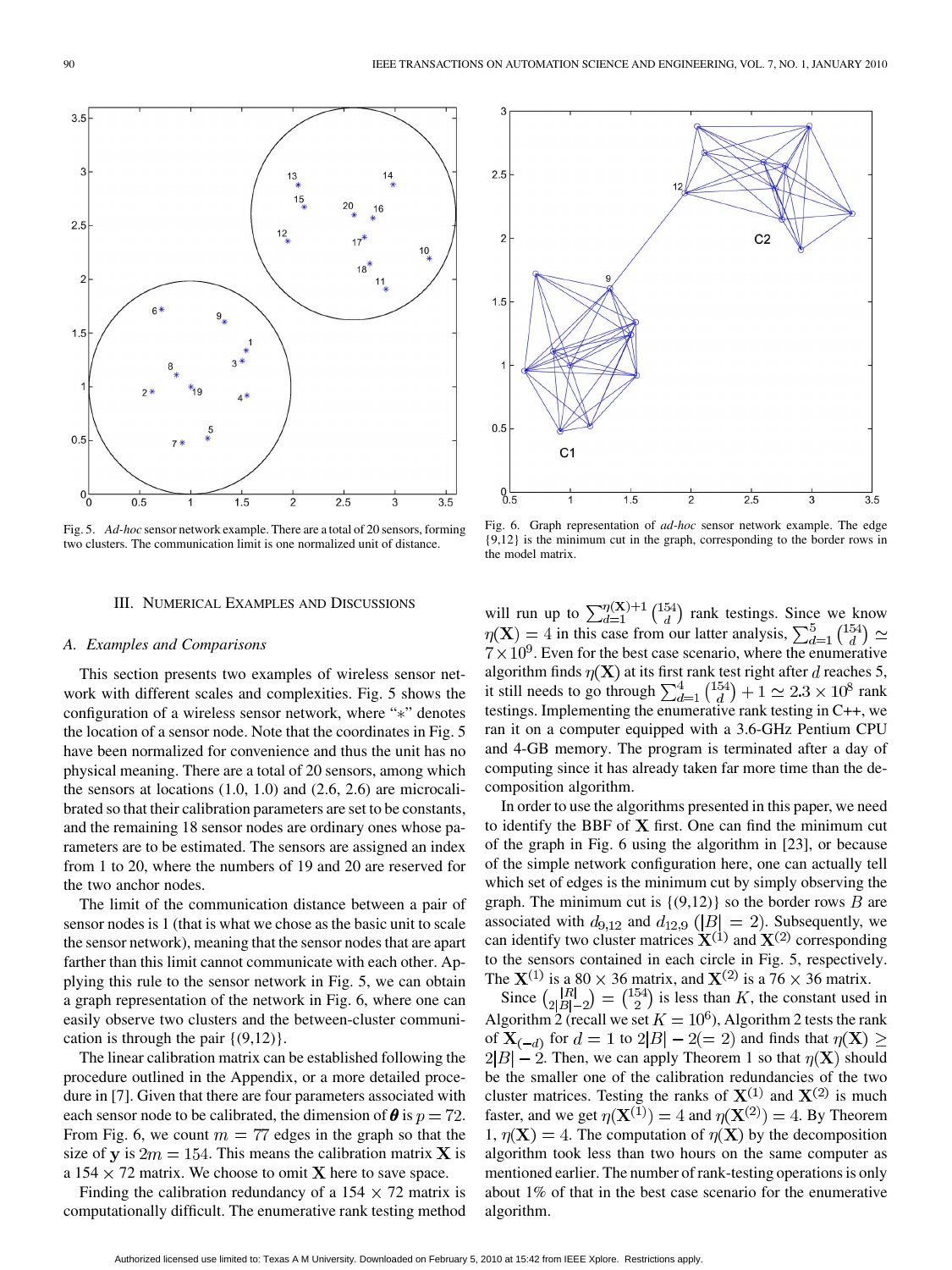| Number of data corruptions                 |        | <b>FAST-LTS</b> | FAST-LTS using sub-calibration model |
|--------------------------------------------|--------|-----------------|--------------------------------------|
|                                            | 0.0681 | 0.0817.         | 0.0814                               |
|                                            | 0.4277 | 0.0792          | 0.0764                               |
|                                            | 0.5067 | 0.1094          | 0.0804                               |
| Average time for one iteration (in second) | 0.06   | 263.51          |                                      |

TABLE I MSE AND COMPUTATION TIME OF THE EXAMPLE IN FIG. 6

To illustrate the robustness of the LTS estimator, we simulate  $M = 100$  instances of the calibration process using the above sensor network and compare the mean of squared errors (MSE) of the parameter estimation with an ordinary LS estimator. We use two methods to compute the LTS estimator; one is to run the FAST-LTS routine  $[26]$  in R on model (3) and the second is to run the same routine on the subcalibration models in (16). We assume that a distance measurement in  $y$  is contaminated by a small measurement device error, normally distributed with zero mean and a standard deviation of .002, and a distance measurement in  $X$  is contaminated by a relatively large measurement error with zero mean and a standard deviation of .01. We simulate the corrupted distance measurements due to sensor or communication failures by adding a substantial deviation (up to  $100\%$ ) to some of the measurements in **X**. The MSE of the parameter estimation is calculated as

$$
\text{MSE} = \frac{1}{M} \sum_{t=1}^{M} (\boldsymbol{\theta}_{\text{true}} - \hat{\boldsymbol{\theta}}_t)^T (\boldsymbol{\theta}_{\text{true}} - \hat{\boldsymbol{\theta}}_t).
$$

Since  $\tau_{\text{max}} = 2$ , we simulate the cases with no, one, and two corrupted measurements, respectively. Table I summarizes the MSEs and the computation time of the LTS estimators and the LS estimator. With the presence of data corruptions, the LTS estimator is more robust than the LS estimator, as indicated by its relatively flat MSE value, whereas the MSE values of the LS estimator escalate rapidly. The former's MSE is about one-fifth of the latter's. Regarding computation, an LTS estimation is obviously much more expensive than an LS estimation, but it is worth noting that utilizing the cluster structure in the network can remarkably reduce the computation of an LTS estimator—the LTS estimation using the subcalibration model consumes about only 5% of the time using the original model (3), while the supposed robustness of an LTS estimator is by and large maintained.

One alternative method engineers sometimes use to handle outliers is a self-diagnosis procedure to identify and eliminate the outliers. It starts with an LS estimation using all measurements, and then, obtain a new LS estimation by hypothetically eliminating one measurement, and do so for every individual measurement. Comparing the new LS estimates with the one obtained without eliminating any measurements could potentially lead to the identification of an outlier. If applying this procedure to a system where there are two outliers, the self-diagnosis procedure needs to run until three measurements are eliminated, implying a total of  $154 \times 3 = 462$  executions of the LS estimation. Then, the total time spent using this self-diagnosis procedure is twice more than using the subcalibration based LTS. Furthermore, this sequential way of performing self-diagnosis also suffers from a shortcoming that the existence of multiple



Fig. 7. Graph representation of the second *ad-hoc* sensor network example. There are 40 sensor nodes, forming four clusters. The anchor nodes are {9, 15, 21, 36}.

outliers makes it difficult to identify the outliers correctly. By comparison, the proposed method is more robust and technically sound than the self-diagnosis mechanism.

The second example concerns a network twice larger than (comprising  $n = 40$  sensors) that in the first example. The communication limit is the same as before. The graph representation is shown in Fig. 7, where  $m = 159$  edges are counted. There are four microcalibrated anchor nodes in this network so that  $p = 144$  parameters are associated with the remaining 36 ordinary sensors. The calibration matrix **X** is thus of 318  $\times$  144. The size of this matrix makes it almost impossible to use the enumerative rank testing algorithm for computing the calibration redundancy.

It is equally difficult to use Algorithm 1 to compute the exact calibration redundancy in this case. To illustrate this, consider the following. There are two minimum cuts of equal cardinality:  $\{(1,12)\}\$  and  $\{(24,35)\}\$ , and their cardinality is one. We thus partition **X** into  $k = 3$  blocks and  $|B| = 4$  border rows (since each edge in the graph corresponds to two rows). Algorithm 1 would have to test a total of  $\sum_{d=1}^{2|D| - 2} \binom{318}{d} \simeq 1.4 \times 10^{12}$  ranks of reduced matrices of  $X$  before testing any cluster matrices.

For a system of this size, it is safer to start with Algorithm 2, which decomposes the original matrix recursively. The first step is to choose either one of the two minimum cuts, say  $\{(1,12)\}\,$ , to partition the graph and the corresponding matrix. We end up with two border rows  $(|B| = 2)$  and two cluster matrices,  ${\bf X}^{(1)}$  of 80  $\times$  36 and  ${\bf X}^{(2)}$  of 240  $\times$  108, which correspond to C1 and the collection of C2, C3, and C4 in Fig. 7. Since  $\binom{|R|}{2|B|-2} = \binom{318}{2} = 50,403 < K$ , we test the rank of  $\mathbf{X}_{(-d)}$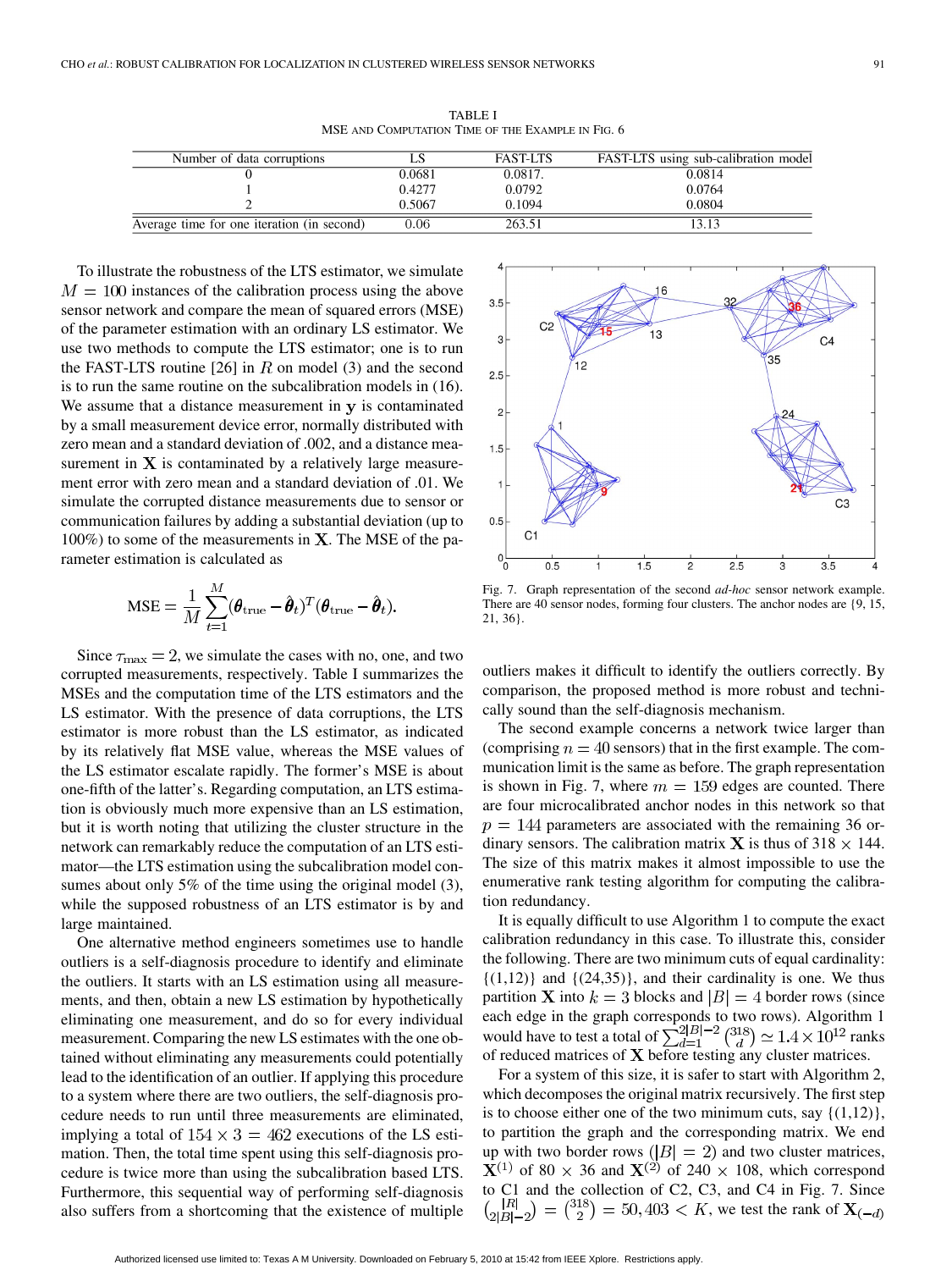TABLE II

| Number of data corruptions                 |        | <b>FAST-LTS</b> | FAST-LTS using sub-calibration model |
|--------------------------------------------|--------|-----------------|--------------------------------------|
|                                            | 0.1066 | fail            | 9.1215                               |
|                                            | 0.9569 | fail            | 0.1247                               |
|                                            | .3928  | fail            | 0.8348                               |
| Average time for one iteration (in second) | 0.18   | > two weeks     | 28.02                                |

for  $d = 1$ , 2 and find that  $\eta(\mathbf{X}) \geq 2$ . After that, we need to find the minimum of  $\nu(\mathbf{X}^{(1)})$  and  $\nu(\mathbf{X}^{(2)})$  as stated in the last line of the function Lowerbound  $(X, d)$  in Algorithm 2.

Second, for the first cluster matrix  $X^{(1)}$ , it is no longer beneficial to decompose further since the sensors within the cluster are densely connected; its redundancy degree is computed by simply testing the ranks of the reduced matrices  $X_{(-d)}^{(1)}$ . Given its much smaller size, the computation associated with  $X^{(1)}$  is very much affordable. We find that  $\eta(\mathbf{X}^{(1)}) = 4$ . The cluster matrix  $X^{(2)}$  can, and should, be decomposed. The minimum cut for the subgraph associated with  $X^{(2)}$  is {(24,35)}. After decomposing the second cluster matrix, we obtain two border rows (i.e.,  $|B| = 2$ ) for  $\mathbf{X}^{(2)}$  and two second-layer cluster matrices  $\mathbf{X}^{(2,1)}$  of 160  $\times$  72 and  $\mathbf{X}^{(2,2)}$  of 82  $\times$  36. Then, we need to find the minimum of  $\nu(\mathbf{X}^{(2,1)})$  and  $\nu(\mathbf{X}^{(2,2)})$ , as we did in the first iteration.

Third, it turns out that  $X^{(2,2)}$ , which corresponds to C3, needs no decomposition but  $X^{(2,1)}$  does. Testing on  $X^{(2,2)}$ , we find  $\eta(\mathbf{X}^{(2,2)}) = 4$ . Continue carrying out the decomposition on  $X^{(2,1)}$  similar to what was done above. We find that the minimum cut is  $\{13,32\}$  and  $\{16,32\}$ , so there are four border rows (i.e.,  $|B| = 4$ ). The third-layer cluster matrices are  $X^{(2,1,1)}$  of size 86  $\times$  36 and  $X^{(2,1,2)}$  of size 78  $\times$ 36, which correspond to C2 and C4 in Fig. 7, respectively. Now, for  ${\bf X}^{(2,1)}$ ,  $\binom{|R|}{2|R|}$  =  $\binom{160}{6}$   $\simeq 2 \times 10^{10} \ge K$ , so we proceed to find  $\nu(\mathbf{X}^{(2,1)})$  using Corollary 1. For that, we obtain  $\eta(\mathbf{X}^{(2,1,1)}) = 5$  and  $\eta(\mathbf{X}^{(2,1,2)}) = 4$ , so . By Corollary 1, .

Finally, we can get a lower bound by  $\eta(\mathbf{X})$  by combining the results given above. We have  $\nu(\mathbf{X}^{(2,1)}) = 2$  and  $\nu(\mathbf{X}^{(2,2)}) =$  $\eta(\mathbf{X}^{(2,2)}) = 4$ . By Corollary 3, a lower bound of  $\eta(\mathbf{X}^{(2)})$  is  $\nu(\mathbf{X}^{(2)}) = 2$ . Using Corollary 3 one more time (with  $\nu(\mathbf{X}^{(1)}) =$  $\eta(\mathbf{X}^{(1)}) = 4$ ), one can get a lower bound of  $\eta(\mathbf{X})$  as  $\nu(\mathbf{X}) = 2$ .

Given this lower bound  $\nu(X)$ , the trimming parameter in LTS estimation is  $h^* = 317$  according to (10). Using this  $h^*$  to construct an LTS estimator leads to a robust calibration estimate with the fault tolerance capability of  $\tau^*(T_{LTS(h^*)}, \mathbf{X}) = 1$ . The simulation results of the second example, performed under the same setup of the previous example, are summarized in Table II. We report a "fail" under the column of FAST-LTS because it failed to compute the LTS estimation after continuously running for two weeks. By comparison, the LTS estimator using the sub-calibration model is much faster and finishes in about half a minute. The MSE of the LTS estimator is considerably lower than that of the LS estimator when there is one sensor fault or one corrupted measurement but not so much better when the number of data corruptions becomes two. This numerical result is consistent with the theoretical analysis of the fault tolerance capability associated with this LTS estimator (which indicates  $\tau^*(T_{LTS(h^*)}, \mathbf{X}) = 1$ ). The actual redundancy could be higher but without knowing the exact redundancy degree it is safer to use the lower bound value that leads to certain robustness at a suboptimal level.

#### *B. Discussions on Scalability*

We made comments about the scalability issue at the end of Section II-A and outlined the conditions under which the decomposition algorithm can work well. Here, we would like to provide some further elaborations.

The time consumption of using the proposed method comes from two aspects: the time to decompose the whole system into subsystems (i.e., decompose a big model matrix into smaller submatrices) and the time to compute the LTS based on the subcalibration models (using individual submatrices). The latter part, i.e., the computational complexity of LTS algorithm is a subject studied in statistical literatures. Our method does not directly improve the LTS routine itself. Our method can do better because it is much faster to conduct the LTS computations on smaller submatrices. So our focus of discussions here is regarding the decomposition.

From Algorithm 1, the computation time of the decomposition is determined by how many times one needs to evaluate  $r(\mathbf{X}_{(-d)})$  or  $r(\mathbf{X}_{(-d)}^{(i)})$ . We call such an evaluation of the rank of a matrix a *rank test*. The total number of rank tests required for a system is a function of the number of rows, its border size  $|B|$ , and its calibration redundancy  $\eta$ . Suppose that there are k blocks in a matrix, each of which has  $R$  number of rows, and the bound condition in Algorithm 1 is indeed satisfied (namely  $\eta \geq 2|B|-2$ ). Then, the total number of rows in **X** is  $kR+|B|$ . When using our decomposition algorithm, we can calculate the total number of rank tests that are needed to find  $\eta$  as

$$
\sum_{d=1}^{2|B|-2} {kR+|B| \choose d} + \sum_{d=2|B|-1}^{n+1} {|B|+R \choose d}.
$$

When using the exhaustive search algorithm, the total number of rank tests is

$$
\sum_{d=1}^{\eta+1} \binom{kR+|B|}{d}.
$$

Tables III and IV compare the numbers of rank tests from some selected systems of different sizes when using both methods. The first author has also performed a numerical study in his dissertation [29]. It is worth to note that the first example in [29, Table III], which uses a matrix of 26 rows, matches the first example in Table IV. The ratio of the number of rank tests between the two methods is 78, very close to the ratio of the CPU times in [29, Table III] (which is 80). This verifies that the CPU time is indeed proportional to the number of rank tests.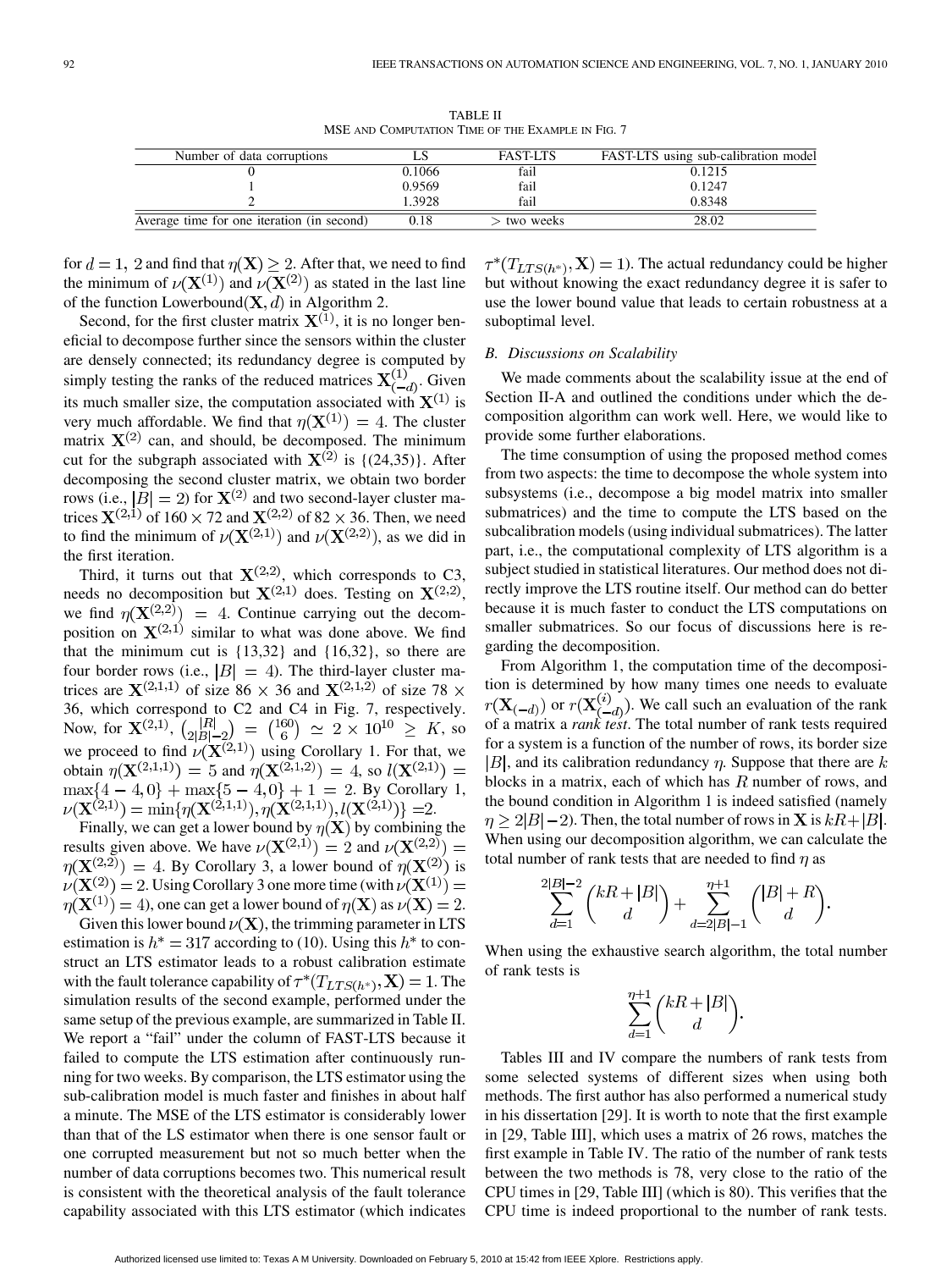TABLE III RANK TEST RESULTS WHEN  $|B|=1$ ,  $R=12$ ,  $\eta=6$ 

| Design matrix |                  | Total number of rank tests |           |  |
|---------------|------------------|----------------------------|-----------|--|
| # Rows        | $\boldsymbol{k}$ | Exhaustive search          | Decompose |  |
| 49            |                  | $1.02 \times 10^{8}$       | 23,244    |  |
| 97            | 8                | $1.39\times10^{10}$        | 46,488    |  |
| 193           | 16               | $1.84 \times 10^{12}$      | 92,976    |  |
| 385           | 32               | $2.40 \times 10^{14}$      | 185,952   |  |
| 769           | 64               | $3.10 \times 10^{16}$      | 371,904   |  |
| 1,537         | 128              | $3.98 \times 10^{18}$      | 743,808   |  |

TABLE IV RANK TEST RESULTS WHEN  $|B| = 2$ ,  $R = 4$ ,  $\eta = 4$ 

| Design matrix |     |                       | Total number of rank tests |  |  |
|---------------|-----|-----------------------|----------------------------|--|--|
| # Rows        | k   | Exhaustive search     | Decompose                  |  |  |
| 26            |     | 83.681                | 1.079                      |  |  |
| 50            | 8   | 2,369,935             | 2,731                      |  |  |
| 98            | 16  | $7.17 \times 10^{7}$  | 7.763                      |  |  |
| 194           | 32  | $2.23 \times 10^{9}$  | 24.739                     |  |  |
| 386           | 64  | $7.05 \times 10^{10}$ | 86,339                     |  |  |
| 770           | 128 | $2.24 \times 10^{12}$ | 320,131                    |  |  |
| 1.538         | 256 | $7.15 \times 10^{13}$ | 1,230,083                  |  |  |

The rank-test results (and the computational results in [29, Table III] as well) show that the decomposition algorithm has a reasonably good scalability when the model matrix is properly structured.

#### IV. CONCLUSION

This paper discusses the computation aspect of using a robust regression estimator for a robust calibration of an *ad-hoc* wireless sensor network. When an LTS estimator is used, one can gain certain robustness against outliers, measurement corruptions, and/or violation of model assumptions, but the down side is its expensive computation, especially for a large scale network. Our research presents one model that enables a decomposition procedure, an algorithm of computing the lower bound of calibration redundancy, and one subcalibration model that can greatly reduce the computation of solving for the LTS estimation. The computational benefit and the gain in robustness are illustrated using two sensor network examples. In our examples in Section III, we only demonstrate the robustness of an LTS estimator against data corruptions. In fact, an LTS estimator is also able to provide robustness in estimation against other types of disturbances such as violation of normality and model uncertainty; please refer to [8] for more details.

Our method provides more accurate estimates of the distancedetermining parameters associated with sensor nodes. The benefit is that the more accurate the parameters are used during the service time, the more accurate between-node distances an TDOA mechanism can produce, and then, the more accurate a sensor node can be localized. Even though our approach helps improve the computation aspects for robust calibration, the current version is still not fast enough in real time. The current version is more suitable for offline applications or for periodically calibrating a sensor network during a downtime maintenance mode.



Fig. 8. Wireless sensor network example. There are three sensor nodes.  $y$  denotes the true between-sensor distance.

Please note that in this paper we only perform an *analysis* (rather than *synthesis*) of redundancy and fault tolerance degree for the calibration problem. In the examples presented in Section III, one can observe that the levels of fault tolerance capability are not high, suggesting that the LTS can only provide a safeguard against a few sensor failures. The low fault tolerance capability observed in the examples points to the necessity of developing optimization methods that can improve the robustness level of a sensor network. Maximizing the fault tolerance capability of a sensor network is certainly computationally expensive, and solving it is more challenging than the analysis work presented here. Answering this question is outside the scope of this paper but that is actually where our continual research efforts are going.

#### APPENDIX LINEAR CALIBRATION MODEL

This appendix provides additional steps showing how model (3) is aggregated from model (2).

In model (2), we set four parameters  $(\alpha, \beta, \gamma, \delta)$  for a single wireless sensor node because a sensor node is assumed to work as both a transmitter and a receiver. Denote by  $\Lambda$  the set of the available true distances. In Fig. 8, for example, suppose that the available true distances are  $y_{1,2}$  and  $y_{1,3}$ ; then,  $\Lambda = \{y_{1,2}, y_{1,3}\}.$ The actual number of the true distances used in the model doubles the cardinality of  $\Lambda$  since the between-node communications are two-way. We need to duplicate the elements in  $\Lambda$  such that  $y_{u,v} = y_{v,u}$  and include them in a new vector  $\lambda$ . For the example in Fig. 8,

$$
\boldsymbol{\lambda} = (y_{1,2}\ y_{2,1}\ y_{1,3}\ y_{3,1})^T.
$$

Denote by b the  $4n \times 1$  vector of all the calibration parameters

$$
\mathbf{b} = (\alpha_1 \dots \alpha_n \beta_1 \dots \beta_n \gamma_1 \dots \gamma_n \delta_1 \dots \delta_n)^T
$$

In Fig. 8, we have three sensor nodes, so **b** is a  $12 \times 1$  vector. For a given  $\lambda$  and b, it is straightforward to obtain the following matrix expression from (2)

$$
\lambda = \mathbf{Gb} + \mathbf{e} \tag{17}
$$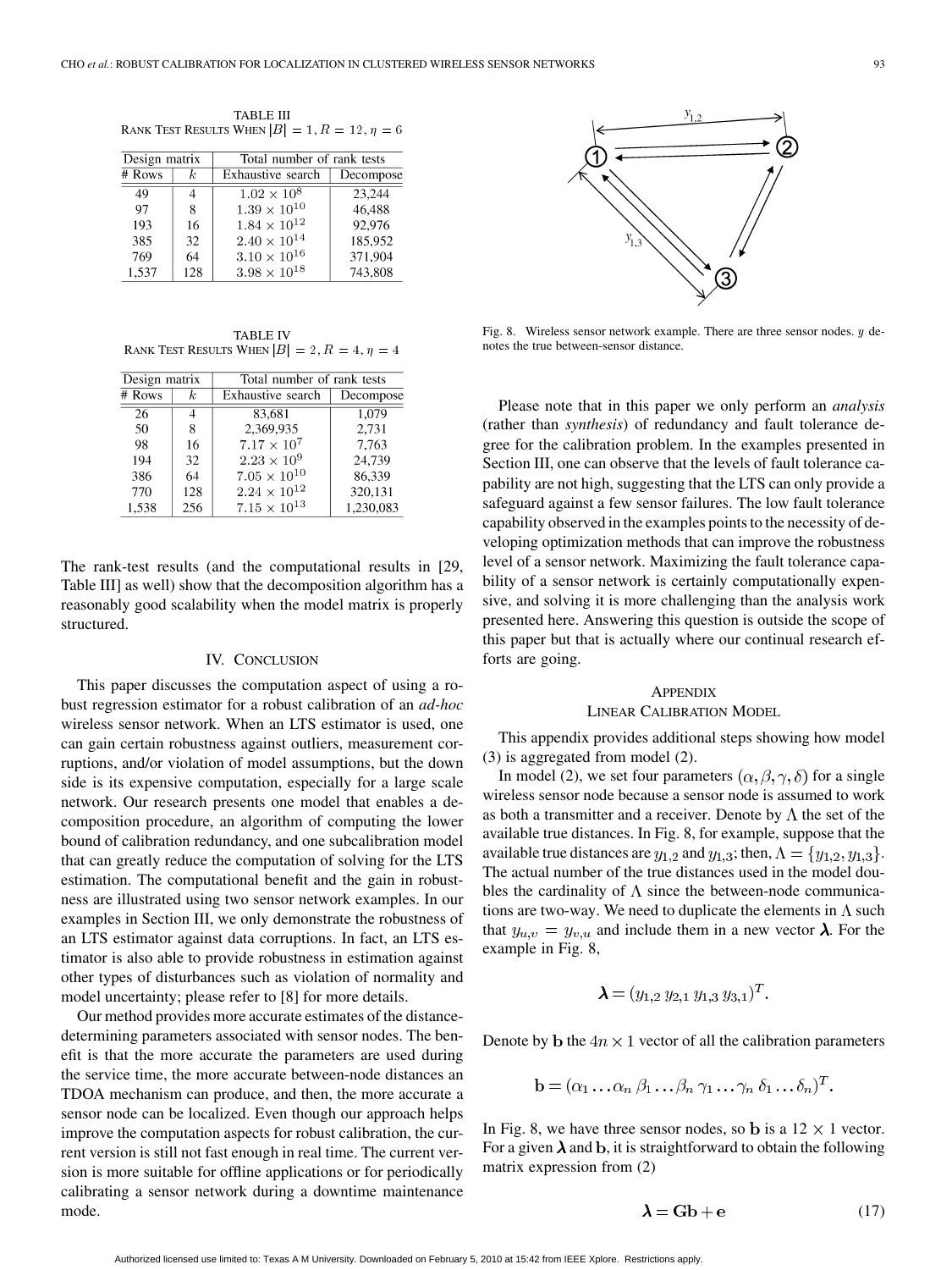where G is a  $2m \times 4n$  matrix function. For the sensor network in Fig. 8, the  $G$  matrix is

$$
\mathbf{G} = \begin{pmatrix} 1 & 0 & 0 & 0 & 1 & 0 & d_{1,2} & 0 & 0 & 0 & d_{1,2} & 0 \\ 0 & 1 & 0 & 1 & 0 & 0 & 0 & d_{2,1} & 0 & d_{2,1} & 0 & 0 \\ 1 & 0 & 0 & 0 & 1 & d_{1,3} & 0 & 0 & 0 & 0 & d_{1,3} \\ 0 & 0 & 1 & 1 & 0 & 0 & 0 & 0 & d_{3,1} & d_{3,1} & 0 & 0 \end{pmatrix}.
$$
 (18)

In order to uniquely estimate  $\bf{b}$  in (17),  $\bf{G}$  should be of full column rank. A necessary condition is to have  $2m \ge 4n$ . This condition can be achieved if we include more sensors in a network. The number of pairwise distances  $n(n-1)/2$  increases faster than  $4n$  the number of parameters.

In many cases, however, even if  $2m \geq 4n$  holds, we may still run into a  $G$  that is not of full column rank. It turns out that the following linear dependence relationship exists:

$$
\mathbf{g}_1 + \mathbf{g}_2 + , \ldots, +\mathbf{g}_n = \mathbf{g}_{n+1} + \mathbf{g}_{n+2} + \mathbf{g}_{2n} = (1 \ 1 \ldots, 1)^T
$$

where  $g_i$  denotes the *i*th column vector of G. This means that the original calibration formulation introduced in the wireless network literature ([7], [30]) over-parameterizes the system. In order to uniquely estimate the calibration parameters, additional constraints should be used to make the linear matrix of full column rank.

The constraint we use here comes from the small number of anchor nodes; we assume that each cluster has one anchor node, which is able to communicate with all the nodes in a cluster. This appears feasible even if the anchor node is not in the center of a cluster because an anchor node is typically more powerful in terms of communication. According to [7], the anchor nodes can be *microcalibrated*, meaning that these sensor nodes are regularly maintained and their distance-determining parameters are accurate. Then, the calibration parameters associated with the anchor nodes can be set as constants. In this research, the parameters of the anchor nodes are set as  $(0, 0, .5, .5)$ , which were suggested in [7]. Through hardware adjustment, one could possibly set the parameters to other constant values.

Let  $\theta'$  be the vector of the calibration parameters of anchor nodes and  $\theta$  be the vector of the unknown calibration parameters. Permute the rows in b such that

$$
\mathbf{b}^T = (\boldsymbol{\theta} \, \boldsymbol{\theta}')^T.
$$

Likewise, denote by X the submatrix of G associated with  $\theta$ and by  $X'$  the submatrix of G associated with  $\theta'$ . Permute the columns in  $G$  such that

$$
G = (\mathbf{X} \mathbf{X}').
$$

Then, (17) can be rewritten as

$$
\lambda - X'\theta' = X\theta + e. \tag{19}
$$

By defining  $y = \lambda - X' \theta'$ , we construct the calibration model in (3), of which the number of elements in  $\theta$  is denoted by  $p(< 4n)$ .

In this paper,  $X$  is assumed to be of full column rank. We also assume that there exists a central processor that can access the global information about the network. Once the communication linkages are established in a sensor network, each node can return its connectivity information to the central processor, which can be used to establish a graph structure of the network for the procedures in Section II.

#### **REFERENCES**

- [1] I. F. Akyildiz, W. Su, Y. Sankarasubramaniam, and E. Cayirci, "Wireless sensor networks: A survey," *Comput. Netw.*, vol. 38, pp. 393–422, 2002.
- [2] P. Enge and P. Misra, "Special issue on global positioning system," *Proc. IEEE*, vol. 87, pp. 3–172, 1999.
- [3] C. Shen, C. Srisathapornphat, and C. Jaikaeo, "Sensor information networking architecture and applications," *IEEE Personal Commun.*, vol. 8, no. 4, pp. 52–59, Aug. 2001.
- [4] J. Beutel, "Location management in wireless sensor networks," in *Handbook of Sensor Networks: Compact Wireless and Wired Sensing Systems*, M. Ilyas and I. Mahgoub, Eds. Boca Raton, FL: CRC, 2005, pp. 20-1–20-23.
- [5] N. B. Priyantha, A. Chakraborty, and H. Balakrishnan, "The cricket location-support system," in *Proc. Mobile Comput. Netw.*, 2000.
- [6] J. Hightower, C. Vakili, G. Borriello, and R. Want, Design and Calibration of the Spoton Ad-Hoc Location Sensing System 2001 [Online]. Available: citeseer.ist.psu.edu/hightower01design.html
- [7] K. Whitehouse and D. Culler, "Macro-calibration in sensor/actuator networks," *Mobile Netw. Applicat.*, vol. 8, pp. 463–472, 2003.
- [8] R. R. Wilcox*, Introduction to Robust Estimation and Hypothesis Testing*. San Diego, CA: Academic, 2005.
- [9] N. Patwari, J. N. Ash, S. Kyperountas, A. O. Hero, III, R. L. Moses, and S. C. Neiyer, "Locating the nodes: Cooperative localization in wireless sensor networks," *IEEE Signal Process. Mag.*, pp. 54–69, 2005.
- [10] H. Chan, M. Luk, and A. Perrig, "Using clustering information for sensor network localization," in *Distrib. Comput. Sens. Syst..* Berlin/ Heidelberg, Germany: Springer, 2005, pp. 109–125.
- [11] A. Ihler, J. Fisher, III, R. Moses, and A. S. Willsky, "Nonparametric belief propagation for self-localization of sensor networks," *IEEE J. Sel. Areas Commun.*, pp. 809–819, 2005.
- [12] C. Taylor, A. Rahimi, J. Bachrach, H. Shrobe, and A. Grue, "Simultaneous localization, calibration, and tracking in an ad hoc sensor network," in *Proc. 5th Int. Conf. Inf. Process. Sens. Netw.*, Nashville, TN, 2006, pp. 27–33.
- [13] P. J. Rousseeuw, "Least median of squares regression," *J. Amer. Statist. Assoc.*, vol. 79, pp. 871–880, 1984.
- [14] D. L. Donoho and P. J. Huber, "The notion of breakdown point," in *A Festschrift for Erich L. Lehmann*, P. Bickel, K. Doksum, and J. L. Hodges, Jr., Eds. Belmont, CA: Wadsworth, 1983, pp. 157–184.
- [15] L. Mili, M. G. Cheniae, and P. J. Rousseeuw, "Robust state estimation of electric power systems," *IEEE Trans. Circuits Syst.*, vol. 41, no. 5, pp. 349–358, May 1994.
- [16] [Online]. Available: http://www.r-project.org
- [17] L. Mili and C. W. Coakley, "Robust estimation in structured linear regression," *Ann. Statist.*, vol. 24, pp. 2593–2607, 1996.
- [18] M. Luong, D. Maquin, C. T. Huynh, and J. Ragot, "Observability, redundancy, reliability and integrated design of measurement systems," in *Proc. 2nd IFAC Symp. Intell. Compon. Instrum. Control Applicat. SICICA 94*, Budapest, Hungary, 1994, pp. 8–10.
- [19] M. Staroswiecki, G. Hoblos, and A. Aïtouche, "Sensor network design for fault tolerant estimation," *Int. J. Adaptive Control Signal Process.*, vol. 18, pp. 55–72, 2004.
- [20] J. J. Cho, Y. Chen, and Y. Ding, "On the (co)girth of connected matroids," *Discrete Appl. Math.*, vol. 155, pp. 2456–2470, 2007.
- [21] C. Aykanat, A. Pinar, and Ü. V. Çatalyürek, "Permuting sparse rectangular matrices into block-diagonal form," *SIAM J. Sci. Comput.*, vol. 25, pp. 1860–1879, 2004.
- [22] O. R. Oellermann, "Connectivity and edge-connectivity in graphs: A survey," *Congressus Numerantium*, vol. 116, pp. 231–252, 1996.
- [23] S. Even*, Graph Algorithms*. Potomac, MD: Computer Science Press, 1979.
- [24] D. W. Matula, "Determining edge connectivity in  $O(nm)$ ," in 28th *Annu. Symp. Foundation Comput. Sci.*, 1987, pp. 249–251.
- [25] H. Nagamochi and T. Ibaraki, "Computing edge-connectivity in multigraphs and capacitated graphs," *SIAM J. Discrete Math.*, vol. 5, pp. 54–66, 1992.
- [26] P. J. Rousseeuw and K. V. Driessen, "Computing LTS regression for large data sets," *Data Mining and Knowledge Discovery*, vol. 12, pp. 29–45, 2006.
- [27] [Online]. Available: http://www.splus.com
- [28] [Online]. Available: http://www.sas.com